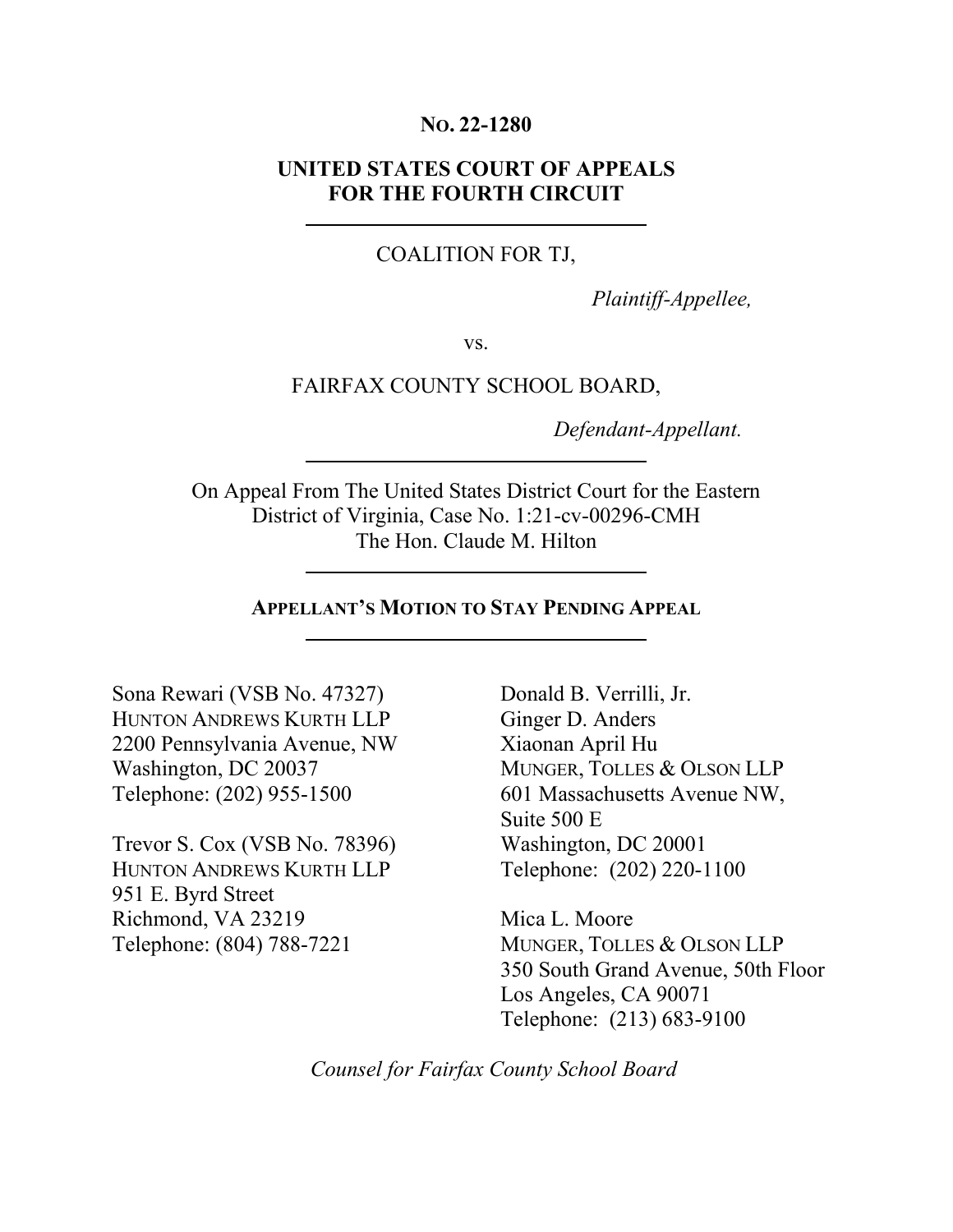## **LOCAL RULE 26.1 DISCLOSURE STATEMENT**

<span id="page-1-0"></span>Pursuant to FRAP 26.1(c) and Local Rule 26.1(c), the Fairfax County School Board certifies that it is a local government "body corporate" established under Virginia law. It is not a stock corporation, has no parent corporation, and has no shareholders.

#### DATED: March 18, 2022 MUNGER, TOLLES & OLSON LLP

By: /s/ Donald B. Verrilli, Jr. Donald B. Verrilli, Jr. *Counsel for Fairfax County School Board*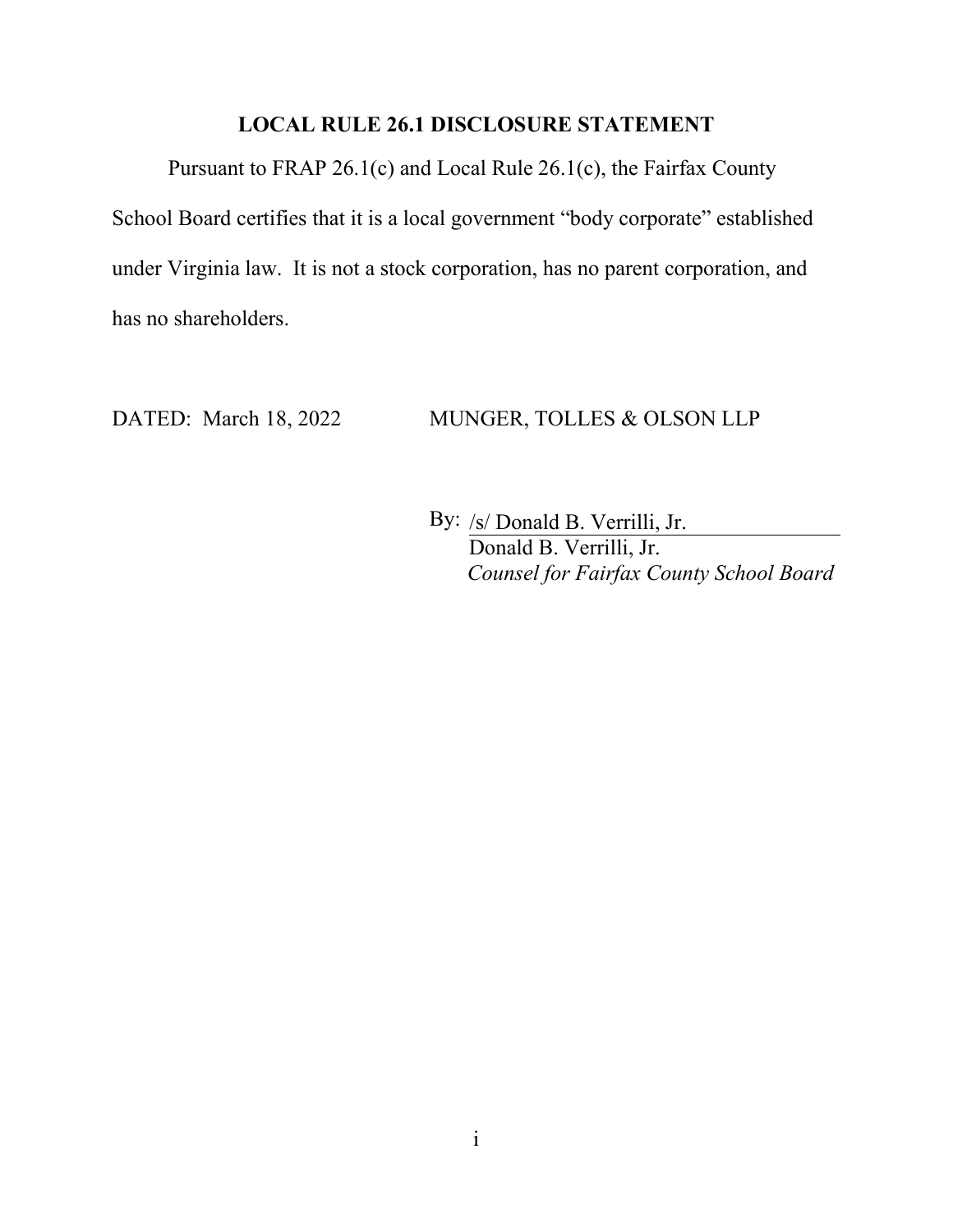# **TABLE OF CONTENTS**

|                | A.                                                            |                                                                 |  |  |
|----------------|---------------------------------------------------------------|-----------------------------------------------------------------|--|--|
|                | <b>B.</b>                                                     |                                                                 |  |  |
|                | C.                                                            |                                                                 |  |  |
|                |                                                               |                                                                 |  |  |
| $\mathbf{I}$ . |                                                               | The Board is likely to succeed on the merits of its appeal10    |  |  |
|                | A.                                                            | The Plan does not disproportionately affect Asian Americans11   |  |  |
|                | <b>B.</b>                                                     | The Plan does not reflect an invidious discriminatory purpose14 |  |  |
| II.            | The School Board Will Suffer Irreparable Harm Absent a Stay18 |                                                                 |  |  |
| III.           |                                                               |                                                                 |  |  |
| IV.            |                                                               |                                                                 |  |  |
|                |                                                               |                                                                 |  |  |
|                |                                                               |                                                                 |  |  |
|                |                                                               |                                                                 |  |  |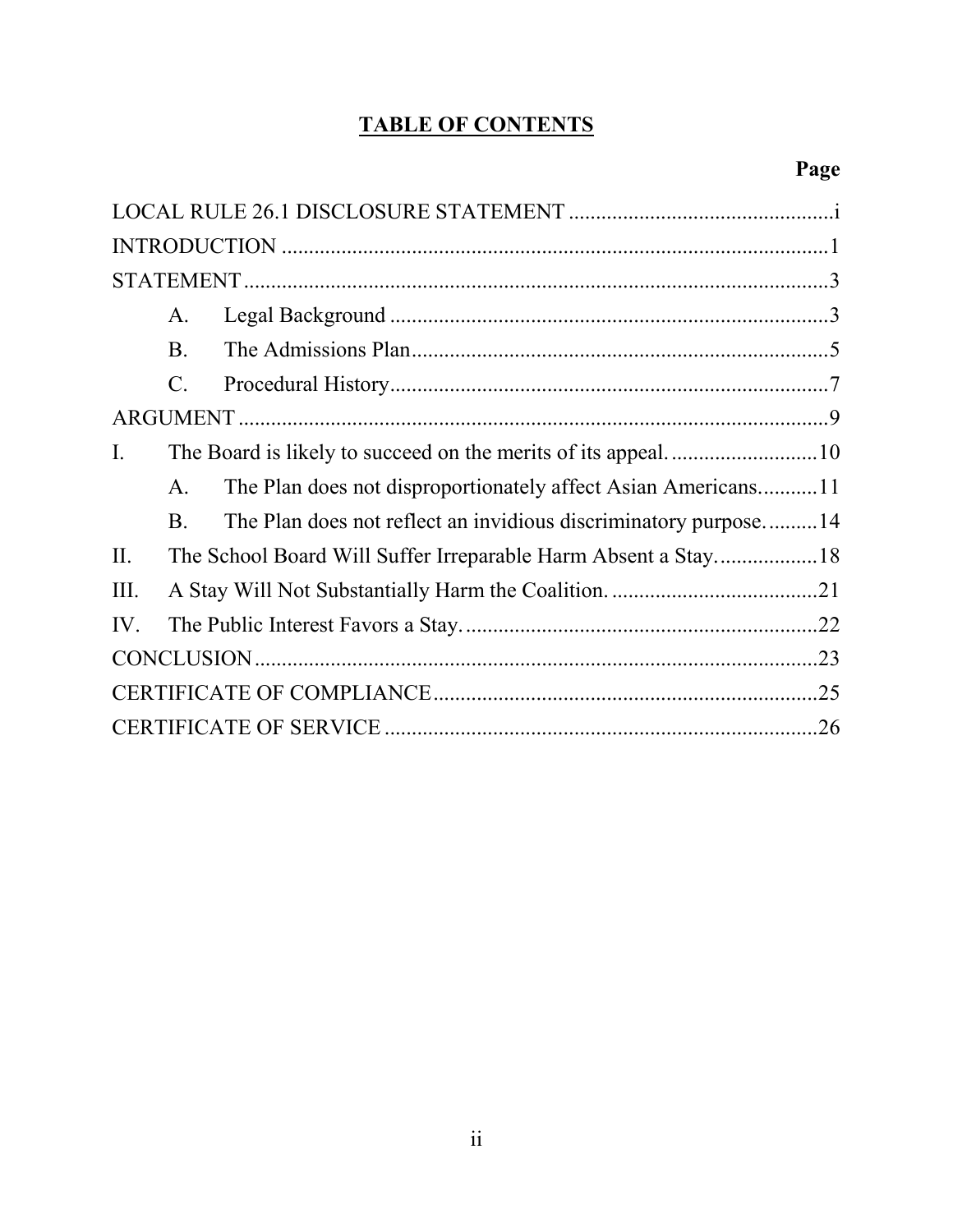# **TABLE OF AUTHORITIES**

# **FEDERAL CASES**

| Alabama Ass'n of Realtors v. Dep't of Health and Human Servs.,                                                                                                |
|---------------------------------------------------------------------------------------------------------------------------------------------------------------|
| Boston Parent Coalition for Academic Excellence Corp. v. School<br>Committee of City of Boston,                                                               |
| Boston Parent Coalition for Academic Excellence Corp. v. School<br>Committee of City of Boston,<br>No. 21-cv-10330, 2021 WL 4489840 (D. Mass. Oct. 1, 2021)11 |
| City of Richmond v. J.A. Croson Co.,                                                                                                                          |
| Doe ex rel. Doe v. Lower Merion School Dist.,                                                                                                                 |
| Fisher v. Univ. of Texas at Austin,                                                                                                                           |
| Fisher v. Univ. of Texas at Austin,                                                                                                                           |
| Grutter v. Bollinger,                                                                                                                                         |
| Grutter v. Bollinger,                                                                                                                                         |
| Hayden v. Cnty. of Nassau,                                                                                                                                    |
| Iowa v. Utils Bd. v. FCC,                                                                                                                                     |
| Long v. Robinson,                                                                                                                                             |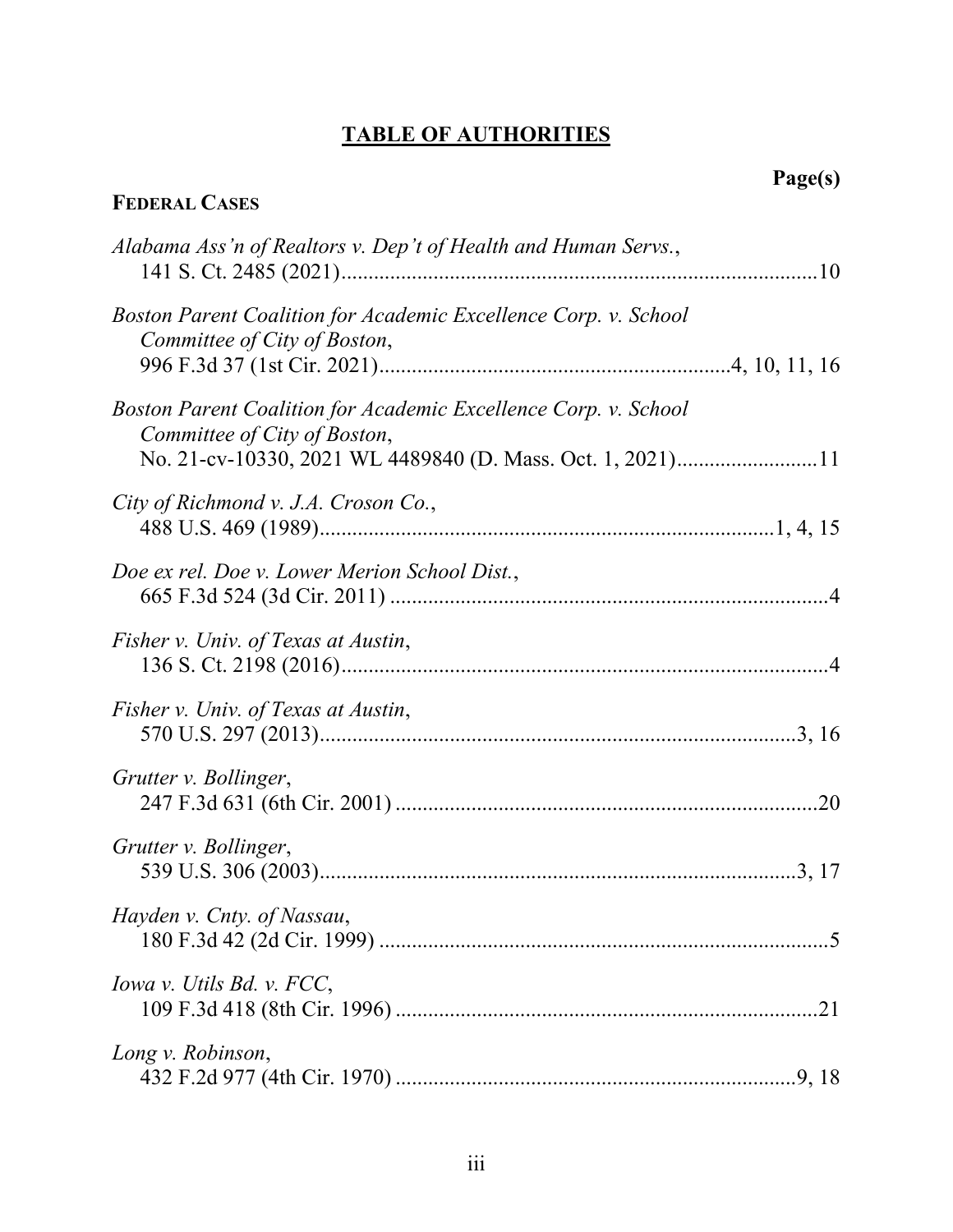| N. Carolina State Conf. of NAACP v. McCrory,                                                             |  |
|----------------------------------------------------------------------------------------------------------|--|
| Nken v. Holder,                                                                                          |  |
| $O'$ <i>Brien v. Appomattox Cnty.</i> ,                                                                  |  |
| Parents Involved in Community Schools v. Seattle School Dist. No. 1,                                     |  |
| Personnel Adm'r of Mass. v. Feeney,                                                                      |  |
| Rothe Dev., Inc. v. United States Dep't of Def.,                                                         |  |
| Spurlock v. Fox,                                                                                         |  |
| Sylvia Dev. Corp. v. Calvert Cnty., Md.,                                                                 |  |
| Texas Department of Housing & Community Affairs v. Inclusive<br>Communities Project, Inc.,               |  |
| United Ass'n of Journeymen and Apprentices of the Plumbing and<br>Pipefitting Industry, AFL-CIO v. Barr, |  |
| Veasey v. Perry,                                                                                         |  |
| Veasey v. Perry,                                                                                         |  |
| Village of Arlington Heights v. Metropolitan Hous. Dev. Corp.,                                           |  |
| Williams v. Rhodes,                                                                                      |  |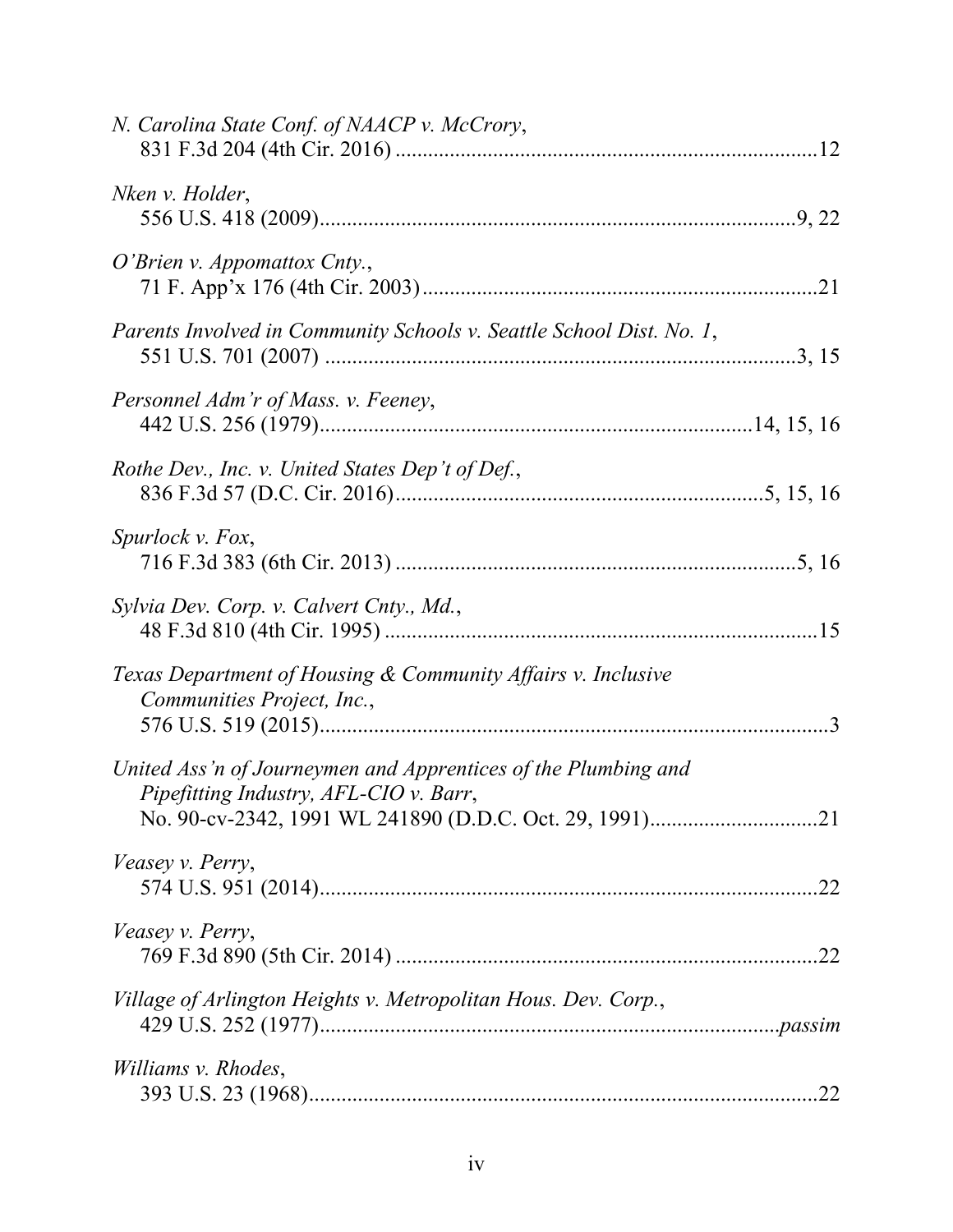# **STATUTES**

# **OTHER AUTHORITIES**

| Order Granting Stay, <i>Hopwood v. Texas</i> , |  |
|------------------------------------------------|--|
|                                                |  |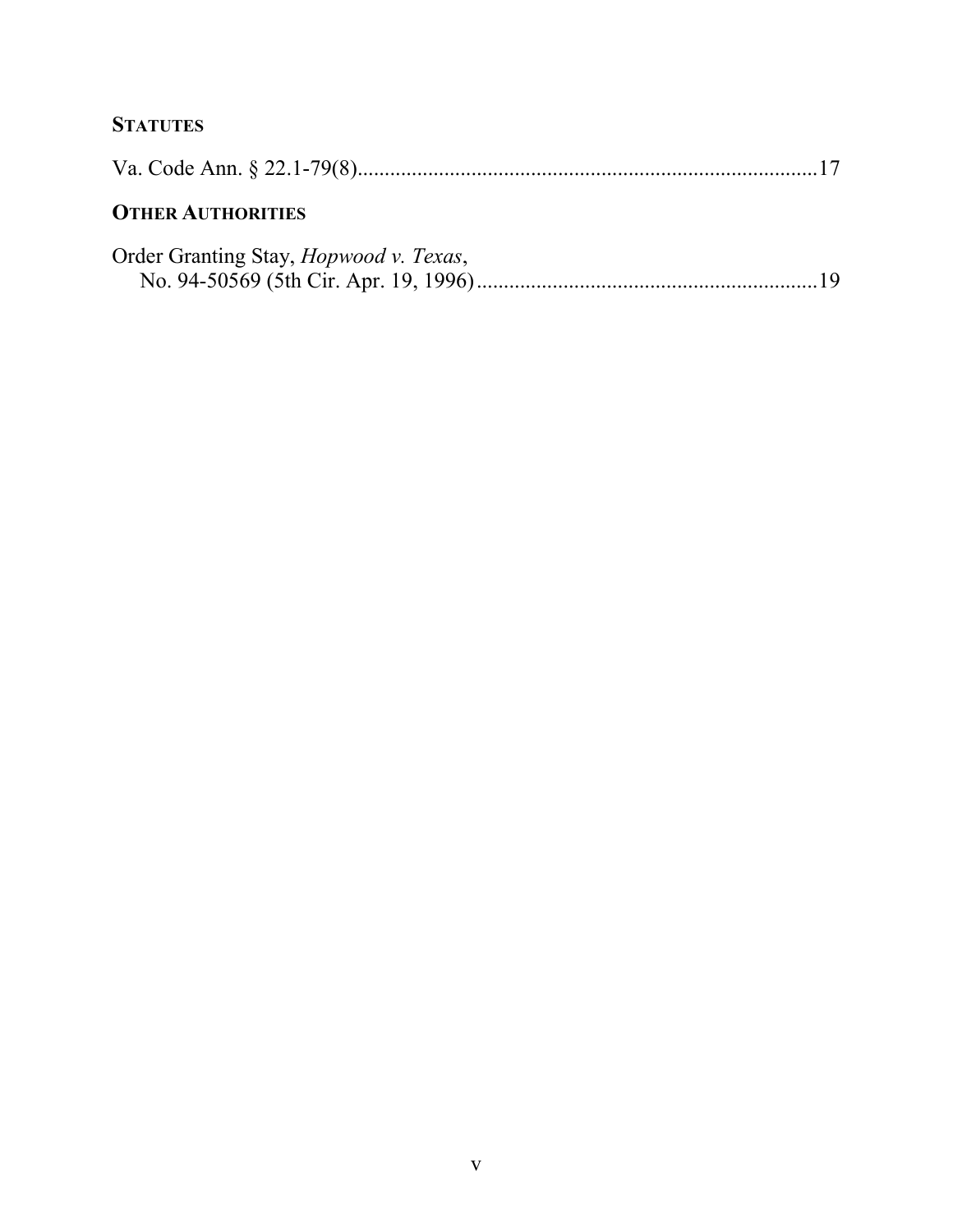## **INTRODUCTION**[1](#page-6-1)

<span id="page-6-0"></span>The district court's final judgment and injunctive order in this case forbids the Fairfax County School Board (Board) from using its current admissions policy to decide which students will receive offers to attend Thomas Jefferson High School for Science and Technology (TJ) for the upcoming academic year decisions that must be made in a matter of weeks. That ruling will sow chaos unless it is stayed. Thousands of qualified prospective students have already completed the multistep process required for admission. The district court's order forces the Board to come up with an entirely new admissions policy without anything close to the time needed to design and implement such a process. School officials will then be required to implement the new policy in an extremely compressed timeframe. Prospective students and their parents will need to be informed of the new policy and will be forced to take the required steps to seek admission under it—with confusion, dismay, and community outrage certain to result.

There is no basis in the law for inflicting these serious and irreparable harms on the Board, school officials, students and their parents, and the public interest. The TJ admissions policy that the Court enjoined used race-neutral criteria adopted

<span id="page-6-1"></span><sup>&</sup>lt;sup>1</sup> Pursuant to Federal Rule of Appellate Procedure  $8(a)(2)(C)$ , counsel for the Coalition has been given reasonable notice of this motion. The Coalition opposes this motion.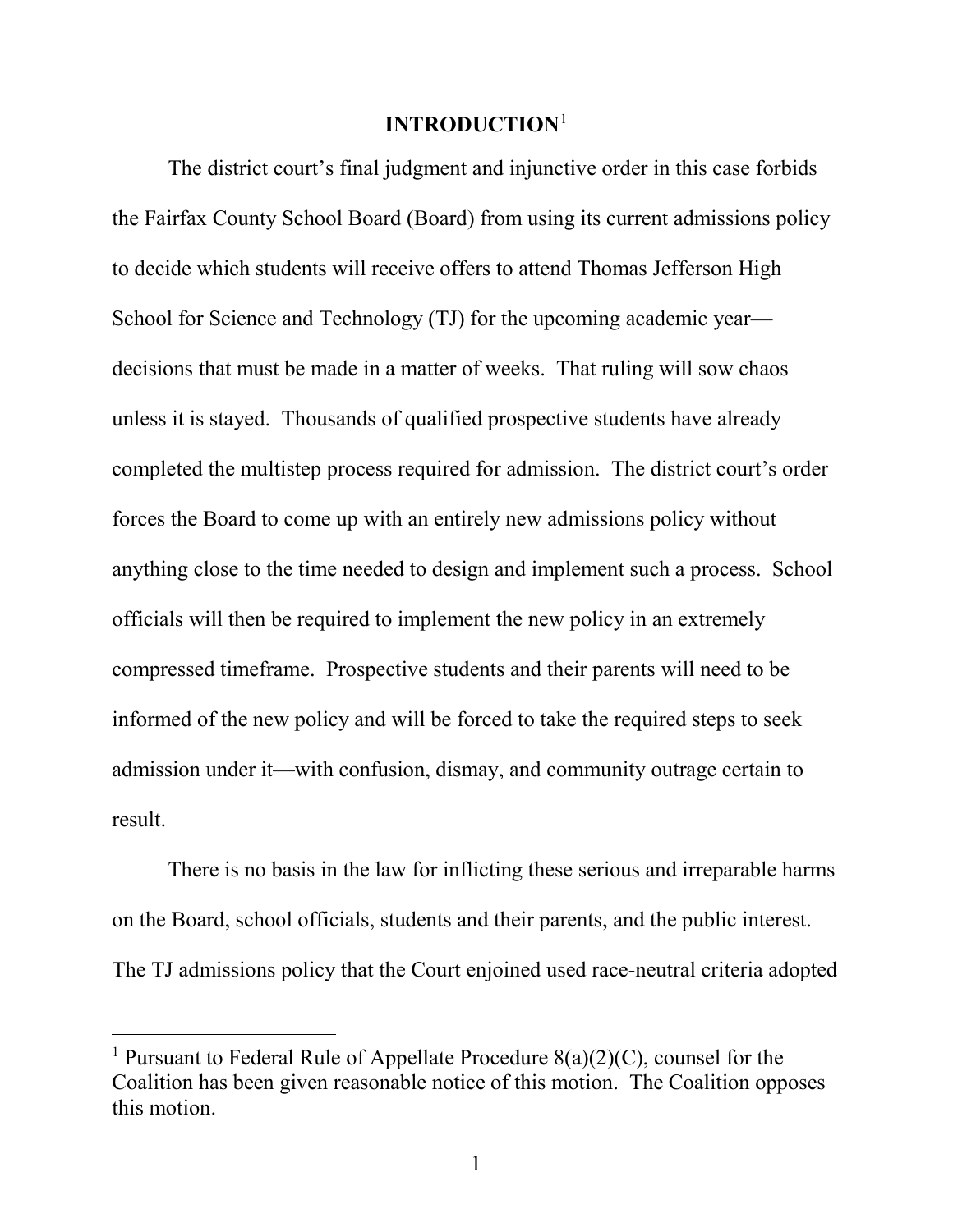to promote geographic, socioeconomic, and racial diversity—criteria of the kind repeatedly endorsed by the Supreme Court and uniformly upheld by numerous federal courts of appeals. The district court nevertheless held that the policy violated the Fourteenth Amendment on the theory that it was enacted to improve access for historically underrepresented groups and that such a purpose necessarily reflects an invidious purpose to discriminate against Asian Americans, who represented the largest racial group of students admitted under previous admissions policies. But not a shred of record evidence supports that conclusion, and it is manifestly false. The district court adopted Plaintiff's "zero-sum" theory—that any steps taken to improve educational access for underserved groups is by definition invidious discrimination against the existing majority. No precedent of this Court or any other supports such a false equivalence, which would slam the door on virtually all race-neutral efforts to promote diversity in education, employment, and other areas. Accordingly, the Board has far more than a substantial likelihood of prevailing in its appeal of the district court's order.

The Board thus respectfully submits that the district court's judgment and order be stayed during the pendency of this appeal.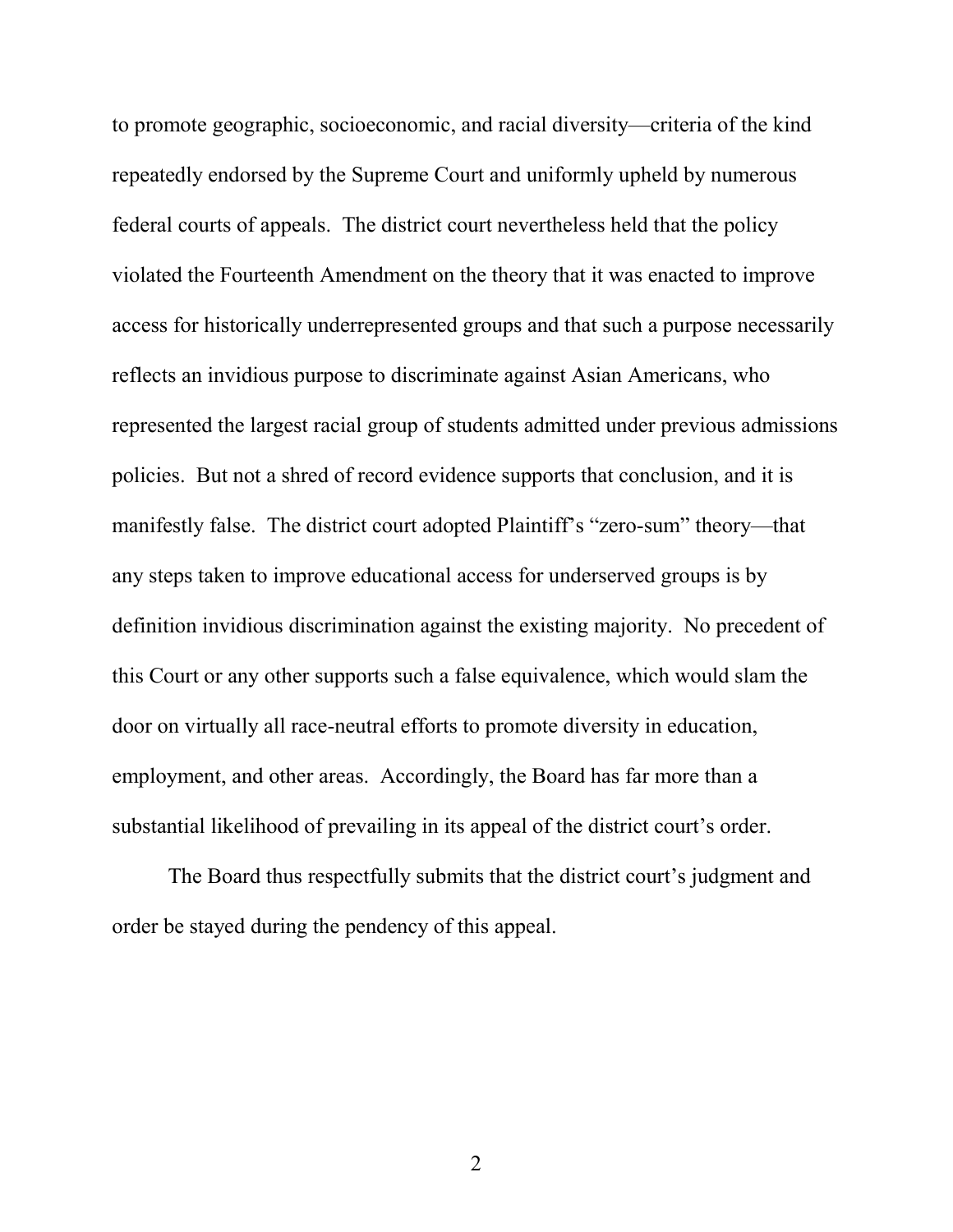#### **STATEMENT**

#### <span id="page-8-0"></span>**A. Legal Background**

<span id="page-8-1"></span>The Supreme Court has repeatedly reaffirmed that public institutions, including school boards, may adopt race-neutral measures for the express purpose of increasing diversity, including racial diversity. *Texas Department of Housing & Community Affairs v. Inclusive Communities Project, Inc*., 576 U.S. 519, 545 (2015). For instance, "[s]chool boards may pursue the goal of bringing together students of diverse backgrounds and races through other means [than considering race], including strategic site selection of new schools; [and] drawing attendance zones with general recognition of the demographics of neighborhoods." *Id*. (quoting *Parents Involved in Community Schools v. Seattle School Dist. No. 1*, 551 U.S. 701, 789 (2007) (Kennedy, J., concurring in part and concurring in judgment)). In the context of higher education, the Court has encouraged universities to explore "race-neutral alternatives," including lessening reliance on standardized tests and allocating percentages of the incoming class to all state high schools, for the purpose of "assembl[ing] a student body that is not just racially diverse, but diverse along all the qualities valued by the university." *Grutter v. Bollinger*, 539 U.S. 306, 340 (2003); *Fisher v. Univ. of Texas at Austin*, 570 U.S. 297, 312 (2013) (universities must consider whether "workable race-neutral alternatives would produce the educational benefits of diversity" before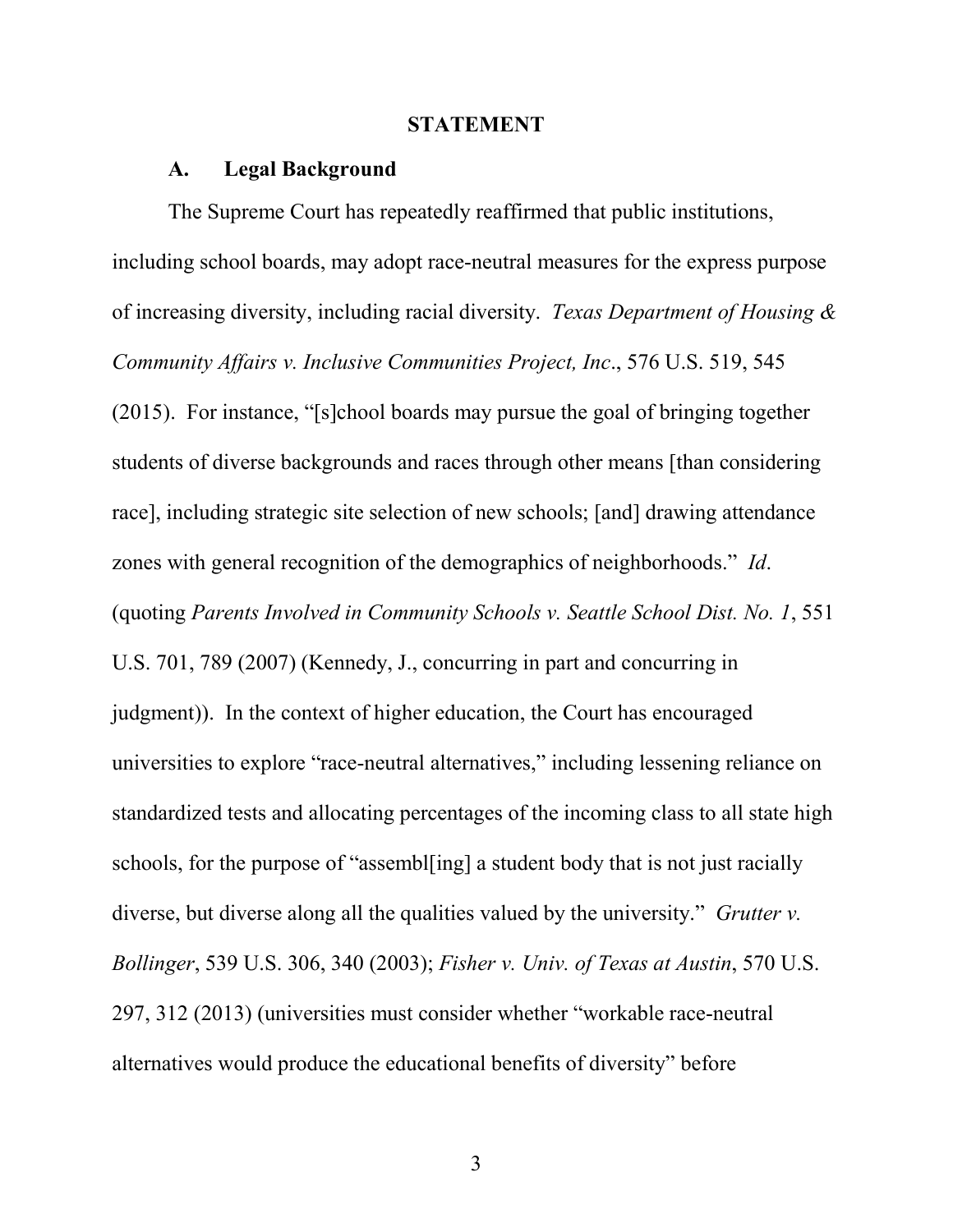considering race in admissions); *see also City of Richmond v. J.A. Croson Co.*, 488 U.S. 469, 510 (1989) (governments may "increase the opportunities available to minority business" through measures such as altered bidding rules that do not "classify[] individuals on the basis of race"); *id*. at 526 (Scalia, J., concurring in the judgment).

Because these race-neutral measures are expressly *intended* to increase diversity, including racial diversity, they "may well have racially disproportionate impact." *Croson*, 488 U.S. at 526 (Scalia, J., concurring in the judgment). But, critically, they are nonetheless "permissible" under the Equal Protection Clause and do not trigger strict scrutiny because "they are not based on race"—that is, they do not classify individuals based on their race. *Id*.; *Fisher v. Univ. of Texas at Austin*, 136 S. Ct. 2198, 2208 (2016).

Consistent with that guidance, every court of appeals to consider a raceneutral measure designed to increase diversity has upheld the measure under rational basis review. *See, e.g., Boston Parent Coalition for Academic Excellence Corp. v. Sch. Committee of City of Boston*, 996 F.3d 37, 46 (1st Cir. 2021) ("[A] public school system's inclusion of diversity as one of the guides to be used in considering whether to adopt a facially neutral plan does not by itself trigger strict scrutiny."); *Doe ex rel. Doe v. Lower Merion Sch. Dist*., 665 F.3d 524, 529 (3d Cir. 2011) (upholding race-neutral school districting despite consideration of racial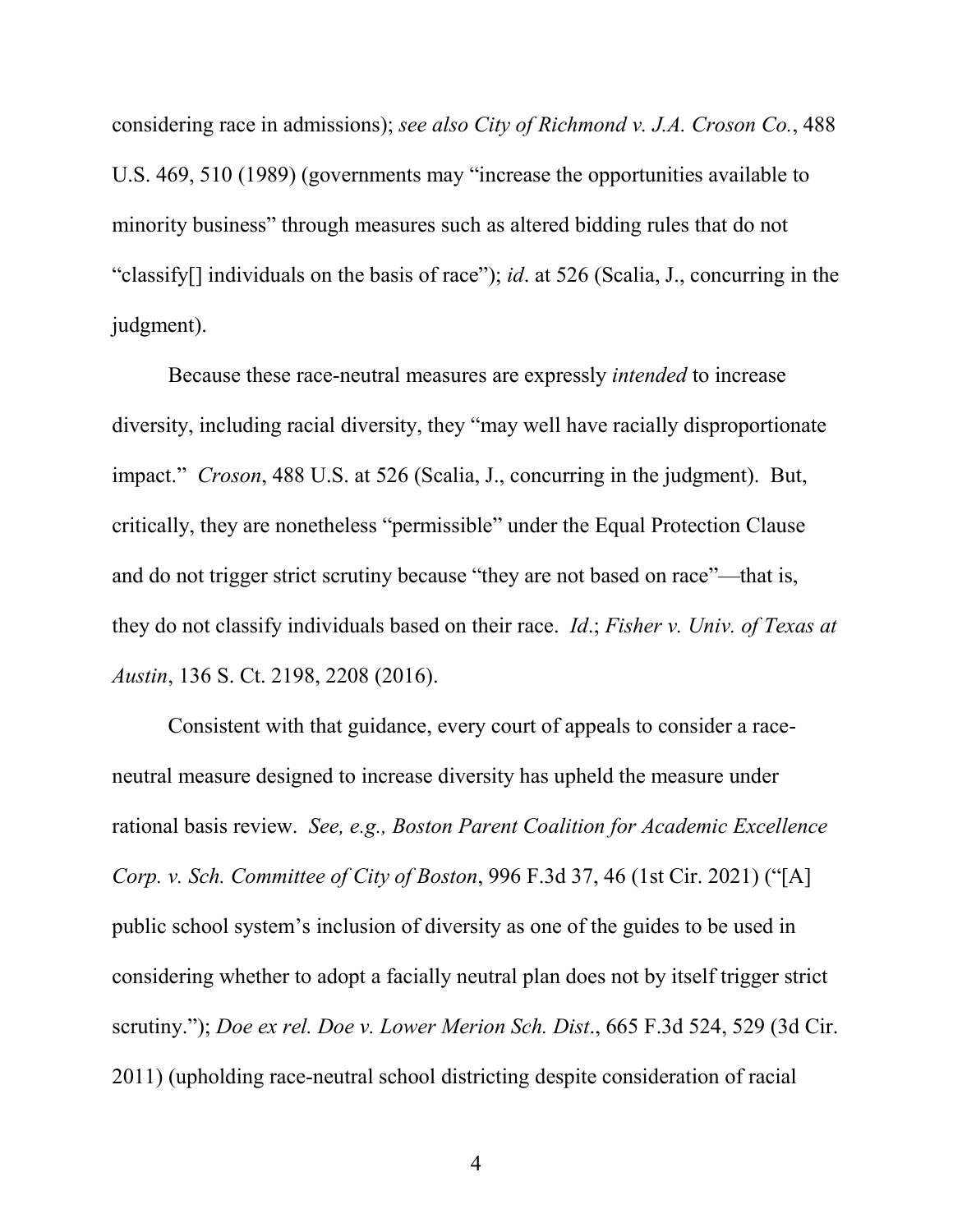effects); *Hayden v. Cnty. of Nassau*, 180 F.3d 42, 50–51 (2d Cir. 1999); *Spurlock v. Fox*, 716 F.3d 383, 396 (6th Cir. 2013); *Rothe Dev., Inc. v. United States Dep't of Def*., 836 F.3d 57, 72 (D.C. Cir. 2016).

#### **B. The Admissions Plan**

<span id="page-10-0"></span>This case concerns the race-neutral admissions policy for TJ, one of 19 regional public schools in Virginia that provide advanced studies and conduct admission by application. A-030. In designing that policy, the Board followed the uniform guidance described above; the admissions process is race-*blind* at every step but seeks to promote geographic, socioeconomic, and racial diversity.

Before 2020, admission to TJ was based heavily on applicants' performance on three standardized tests. Applicants who received certain minimum test scores were selected for admission based on a holistic review of GPA, test scores, teacher recommendations, and student essays. Admitted classes included very few students who qualified for free or reduced-price meals, were English language learners, received special education services, or identified as Black, Latino, or multiracial. TJ's student body also was overwhelmingly comprised of students who attended a small subset of public middle schools. Indeed, in the four years preceding 2020, students at just eight of Fairfax County's twenty-six middle schools accounted for 87% of the County's share of TJ's admitted students. A-157–158.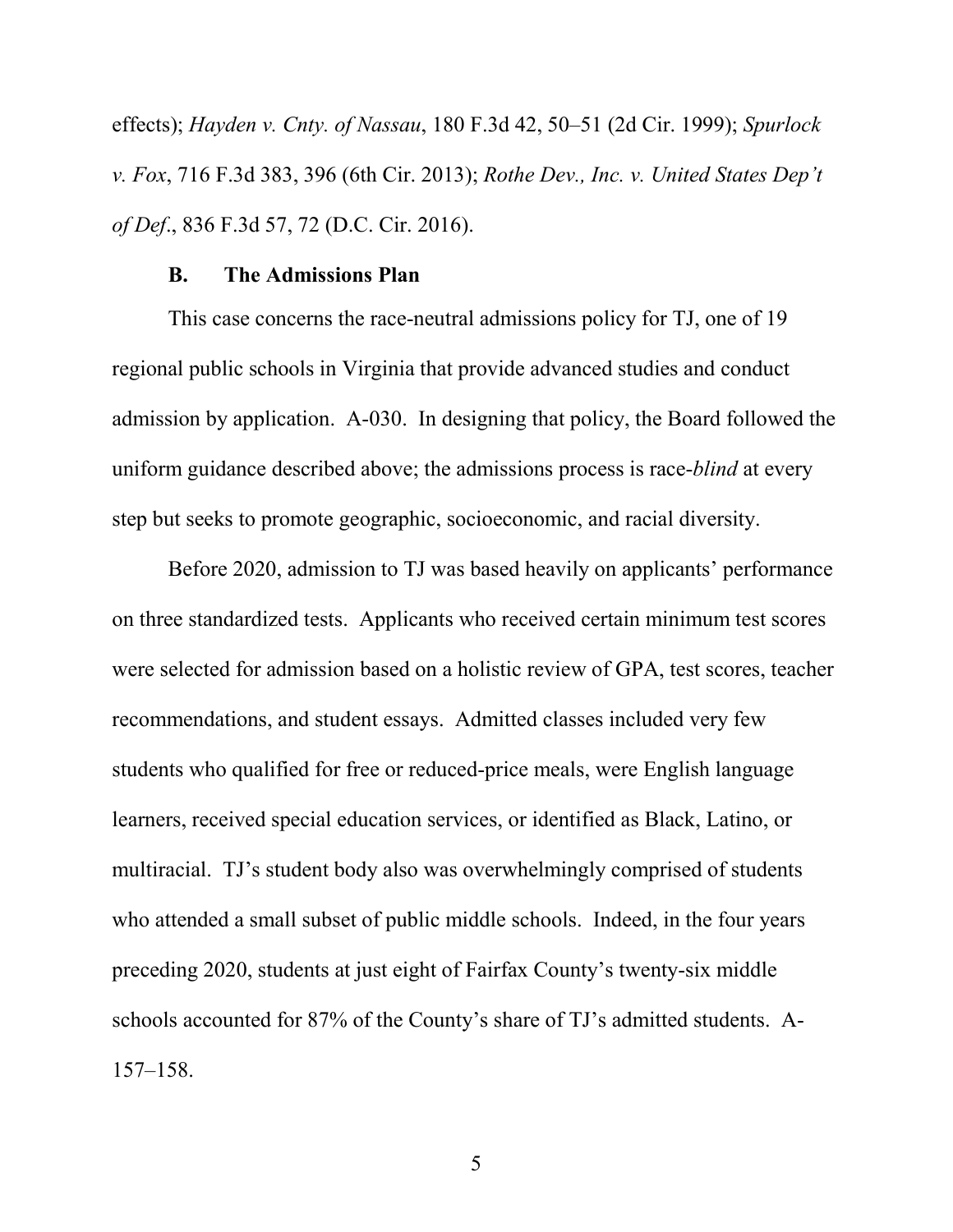In June 2020, the Board received correspondence from the then-Virginia Secretary of Education, noting TJ's small proportions of disadvantaged students over the prior five years. The Secretary convened a working group to examine barriers to access at Virginia's specialized schools. In September and October, Division Superintendent Scott Brabrand proposed changes to TJ's admissions process in order to remove historical barriers to access and expand the school's representation to include students from every part of the County and neighboring jurisdictions.

In December 2020, the Board adopted a new admissions policy (the "Plan") for TJ, which modified one of Brabrand's proposals. A-100. The Plan raised the eligibility criteria and eliminated standardized testing: applicants with a 3.5 GPA and enrollment in specified honors courses advance to a holistic review, which considers a student's GPA and essays. Applicants receive additional points for four "Experience Factors": (a) eligibility for free and reduced price meals; (b) status as an English language learner; (c) status as a special education student; and (d) attendance at a middle school deemed historically underrepresented at TJ. A-211–212. School Board Regulation 3355.14 directs that the Plan "must use only race-neutral methods that do not seek to achieve any specific racial or ethnic mix, balance, or targets," and that the process must be race-blind, with each applicant identified only by an applicant number. A-101.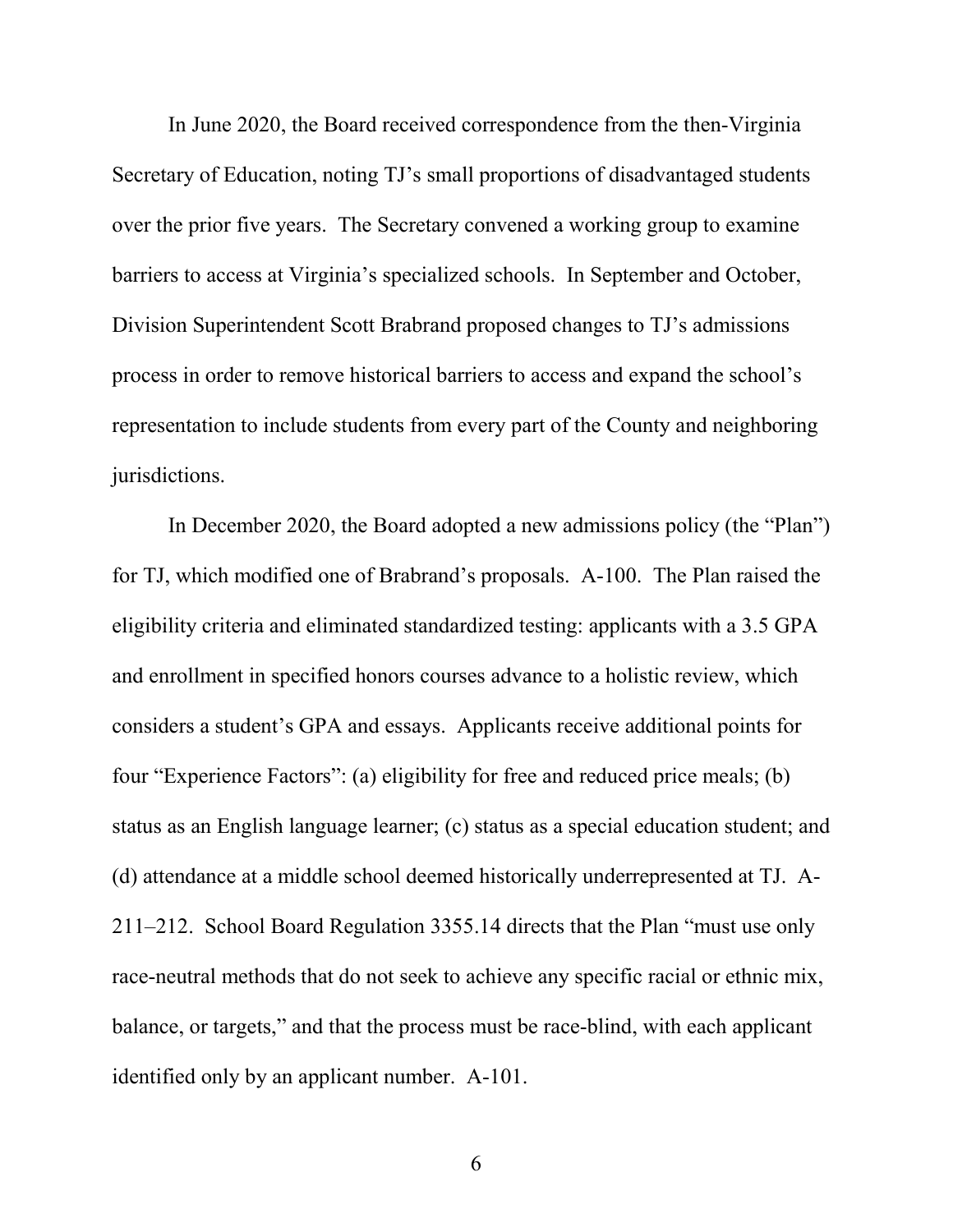The Plan also guarantees each participating public middle school seats equivalent to 1.5% of the school's eighth-grade class. Those seats are offered to the highest-evaluated applicants from each school. The remaining students then compete for about 100 unallocated seats. A-212.

In 2021, applicants for the Class of 2025 were selected using the Plan. For the first time in at least fifteen years, students from all twenty-six Fairfax County middle schools received admission. The class had far higher proportions of students eligible for free meals, English language learners, and women than preceding classes. Demographically, only Asian-American and Latino students were more represented in the admitted-students population than in the applicant pool; other racial groups had smaller proportions of admitted students than applicants. A-128. The average GPA of admitted students—3.953—was virtually the same as in the prior year. A-128.

In October 2021, the School Board began the process for admitting the Class of 2026. A-245. Over 2,500 applicants remain in the admissions cycle and expect decisions next month (April 2022) per school regulation. A-246, A-283.

#### **C. Procedural History**

<span id="page-12-0"></span>In March 2021, the Coalition for TJ (the "Coalition") sued the Board, alleging that the Plan violated the Equal Protection Clause. The Coalition argued that the Plan, while facially race-neutral, "was intended to reduce the percentage of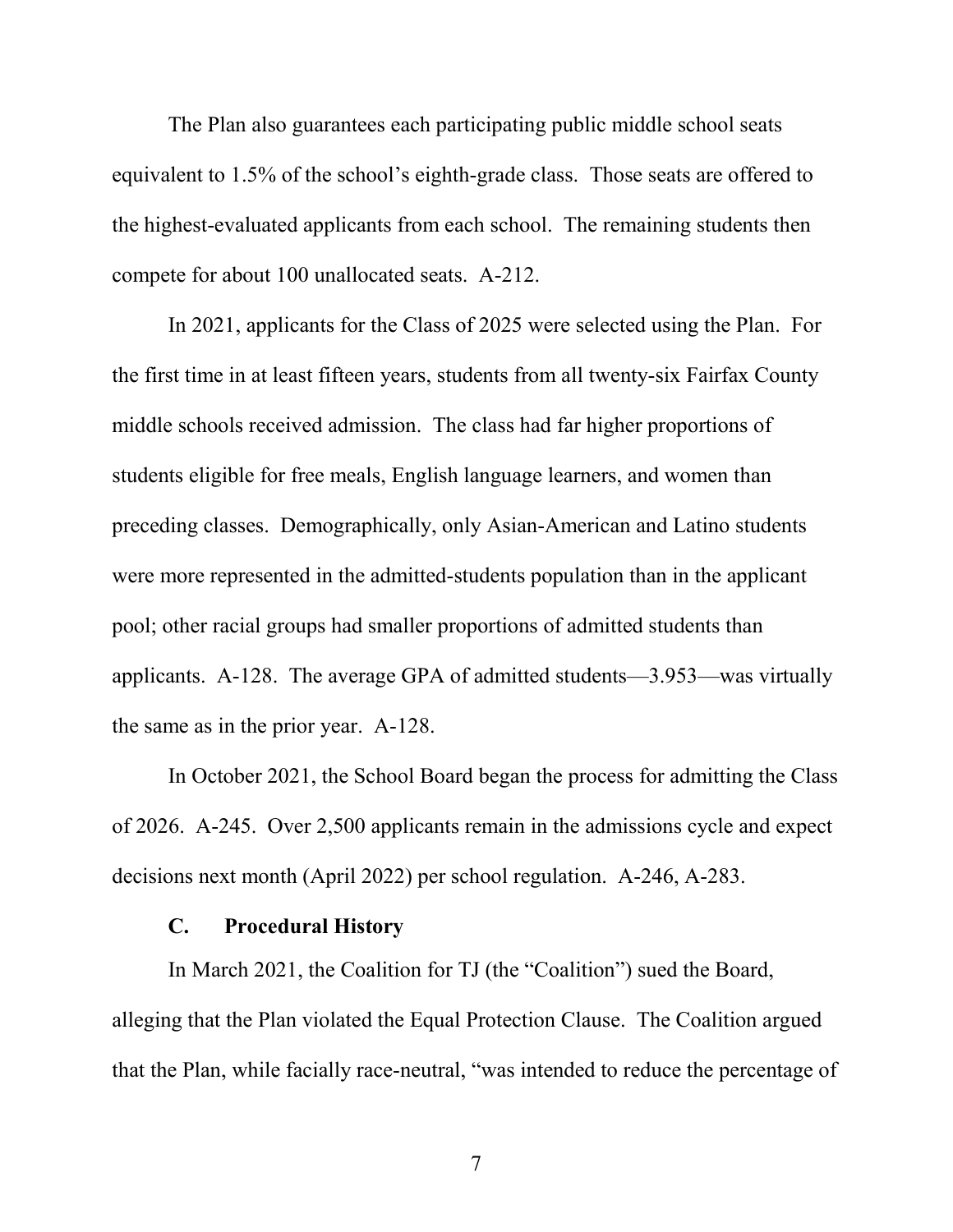Asian-American students who enroll in TJ, with the ultimate goal of racially balancing the school according to the racial demographics of Fairfax County." A-001.

The Coalition twice moved for a preliminary injunction. The district court denied both motions, finding each time that the School Board and the public had a valid "interest in seeing that their schools operate in an orderly fashion," and that "the entry of an injunction would harm the [Board] … more than … the plaintiffs." A-073–074, A-095.

Following cross-motions for summary judgment, the district court entered summary judgment for the Coalition. A-209. In an opinion that tracked the Coalition's opening summary judgment brief nearly word-for-word, the court held that strict scrutiny applied to the Plan. The court reasoned that the Plan had a disparate impact on Asian Americans because the Asian-American proportion of the admitted class was lower under the Plan relative to prior years. The court further concluded that the Board acted with invidious discriminatory intent against Asian Americans because the Board set out "to increase Black and Hispanic enrollment, which would, by necessity, decrease the representation of Asian-Americans at TJ." A-235–236. The court therefore enjoined the Board from "further use or enforcement of the Fall 2020 Admissions Plan." A-238, A-240.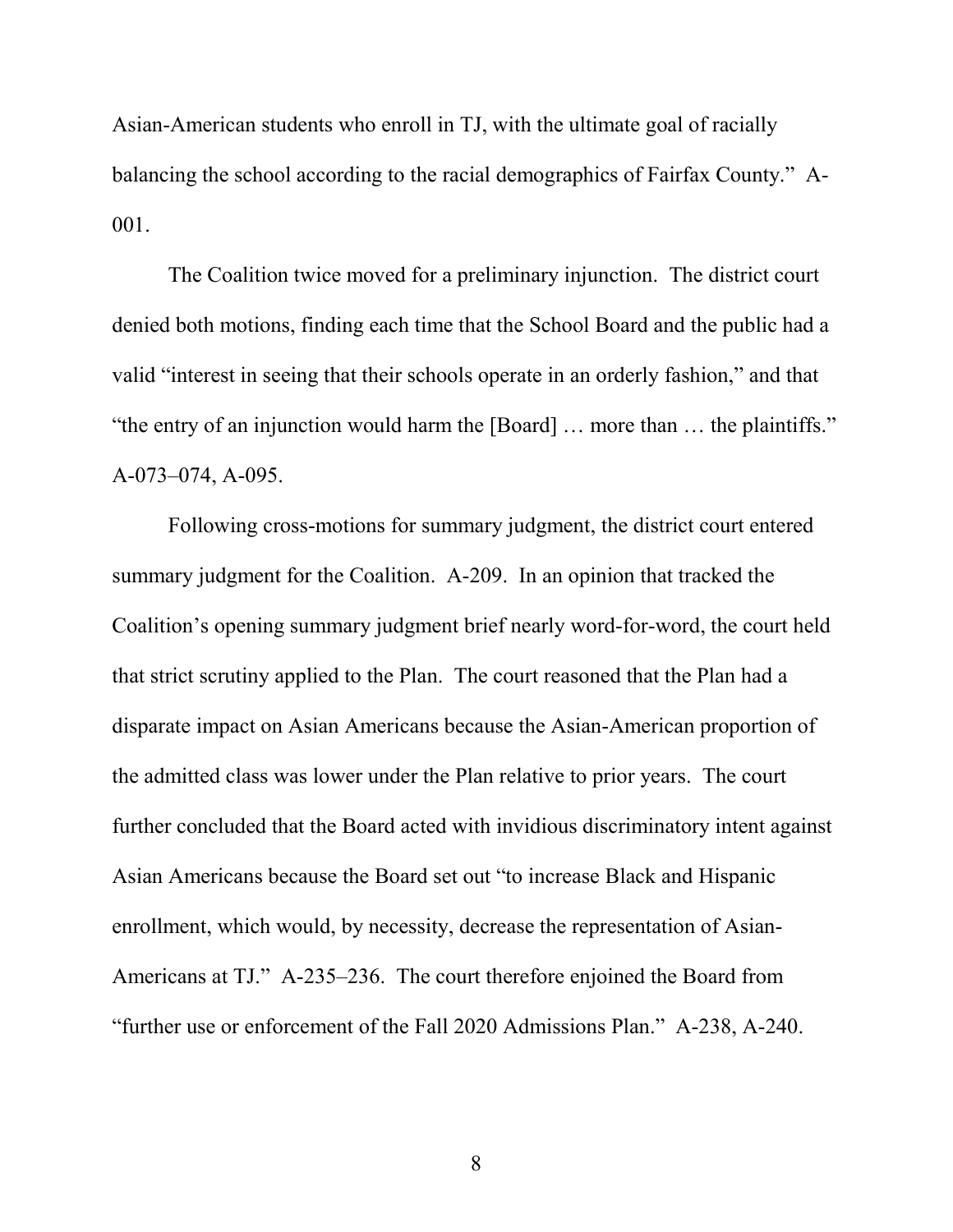The injunction requires the Board to halt the 2022 admissions process which is well underway, with 2,540 applicants having completed the process—and design a new policy from scratch. Complying with the injunction will throw the ongoing admissions process into chaos, inflicting severe harm on the thousands of children and families who are currently expecting admissions decisions next month and causing irreparable damage to the Board and TJ.

The Board sought a stay pending appeal, which the district court denied. A-292. The Board now moves in this Court for a stay pending appeal. The Board also intends to move to expedite the appeal.

#### **ARGUMENT**

<span id="page-14-0"></span>This Court considers four factors in deciding whether to grant a stay pending appeal: (1) whether the applicant "will likely prevail on the merits of the appeal"; (2) whether the applicant "will suffer irreparable injury if the stay is denied"; (3) whether "other parties will not be substantially harmed by the stay"; and (4) whether "the public interest will be served by granting the stay." *Long v. Robinson*, 432 F.2d 977, 979 (4th Cir. 1970). The first two factors—likelihood of success on the merits and irreparable harm—"are the most critical." *Nken v. Holder*, 556 U.S. 418, 434 (2009). Where, as here, the irreparable harm and other factors favor a stay, the applicant need only present a serious legal question on the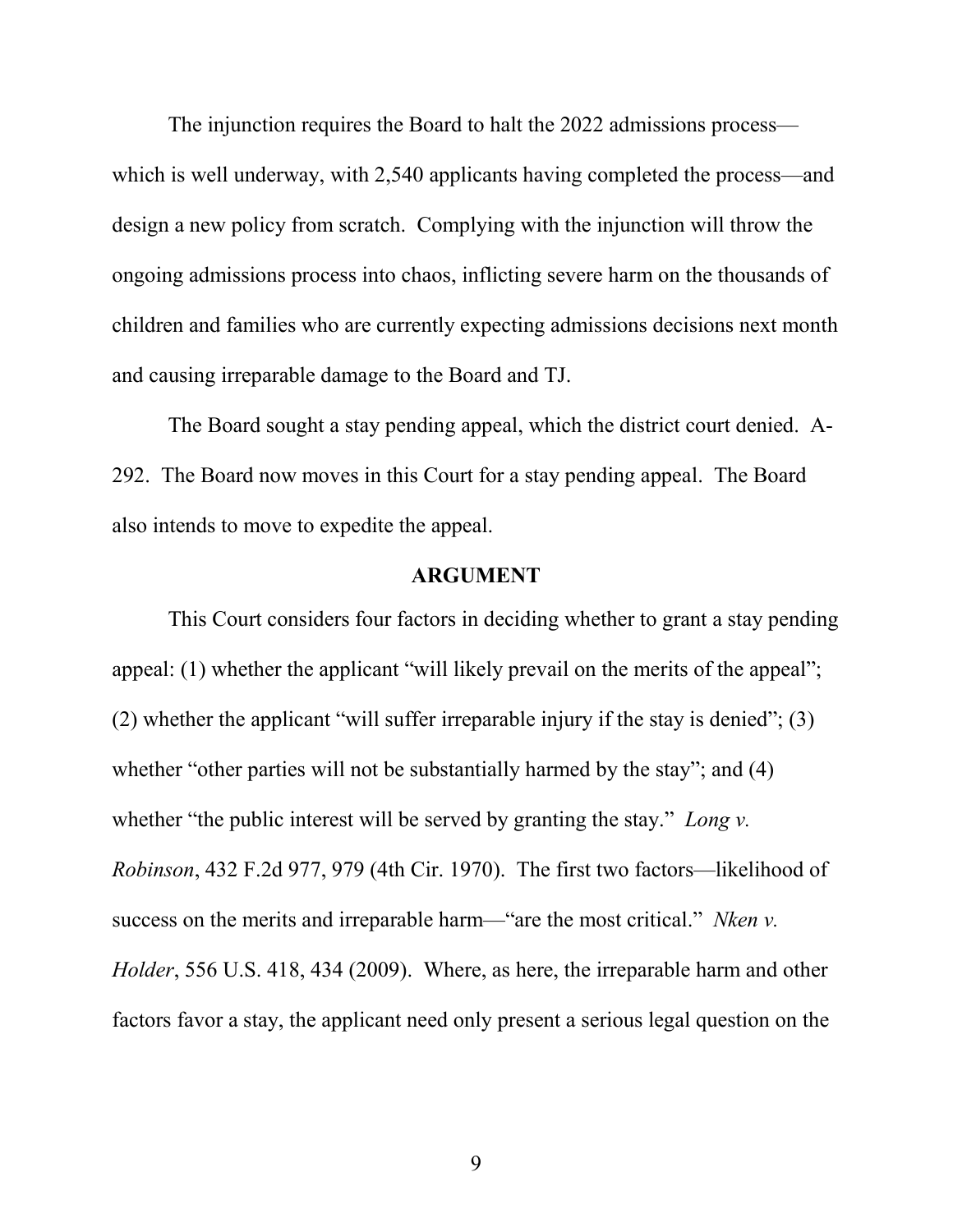merits. *See Alabama Ass'n of Realtors v. Dep't of Health and Human Servs.*, 141 S. Ct. 2485, 2487 (2021). All four factors favor a stay here.

#### <span id="page-15-0"></span>**I. The Board is likely to succeed on the merits of its appeal.**

The district court's decision flies in the face of decades of Supreme Court and circuit-court precedent establishing that race-neutral measures adopted to promote diversity are presumptively permissible under the Equal Protection Clause. The constitutionality of such measures follows inexorably from the fact that they do not classify individuals by race. When, as here, a policy is facially race-neutral, it is subject to strict scrutiny only if it (1) has a "racially disproportionate impact"; and (2) was enacted for an "invidious discriminatory purpose"—that is, for the *purpose* of harming a particular disfavored group. *Vill. of Arlington Heights v. Metro. Hous. Dev. Corp*., 429 U.S. 252, 265–66 (1977). As every circuit court to consider the question has concluded, a race-neutral policy adopted to increase diversity does not reflect an invidious discriminatory purpose—even if the decisionmakers considered race or recognized that a racial impact was a foreseeable consequence of the policy. In concluding that TJ's raceblind admissions policy, adopted to promote all types of diversity, inflicts a disproportionate impact on Asian Americans and reflects invidious discrimination against them, the district court "contort[ed]" well-established equal protection doctrine. *Boston Parent Coal*., 996 F.3d at 48.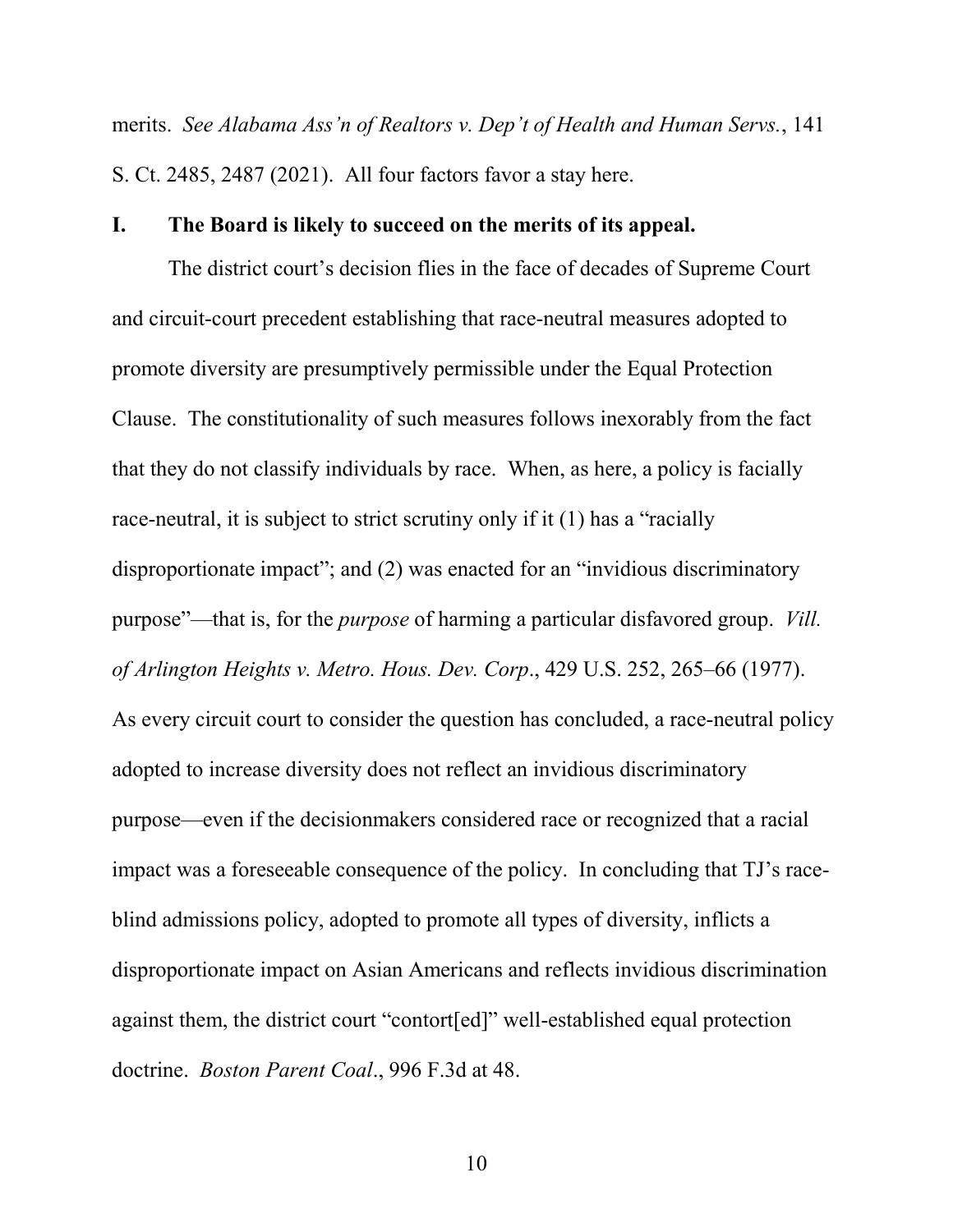#### **A. The Plan does not disproportionately affect Asian Americans.**

<span id="page-16-0"></span>The district court's conclusion that the Plan has a disparate impact on Asian Americans lacks legal or factual support. Under the Plan, Asian-American students were by far the largest racial group among the students offered admission (54.36%), and their share of offers exceeded their share of the applicant pool (48.59%). A-128.

The primary ground on which the district court relied was that the "number and proportion of Asian-American students offered admission to TJ" was lower for students admitted under the Plan in 2021 than for prior classes selected under the previous admissions policy. A-222. But a year-to-year comparison of the number of Asian-American students admitted, without more, cannot demonstrate a disparate impact: because each year's applicant pool is composed of *different* students of all races, there is no reason to assume that the proportion of Asian-American students admitted in one year should carry over to the next—or that any differences would be statistically significant. [2](#page-16-1) *See Boston Parent Coal.*, 996 F.3d at 46 (comparison to performance under predecessor admissions plan was not "apt for purposes of determining adverse disparate impact"); *see also Boston Parent Coalition for Academic Excellence Corp. v. School Committee of the City of* 

<span id="page-16-1"></span><sup>&</sup>lt;sup>2</sup> The Coalition introduced no evidence that the differences in offer rates was statistically significant.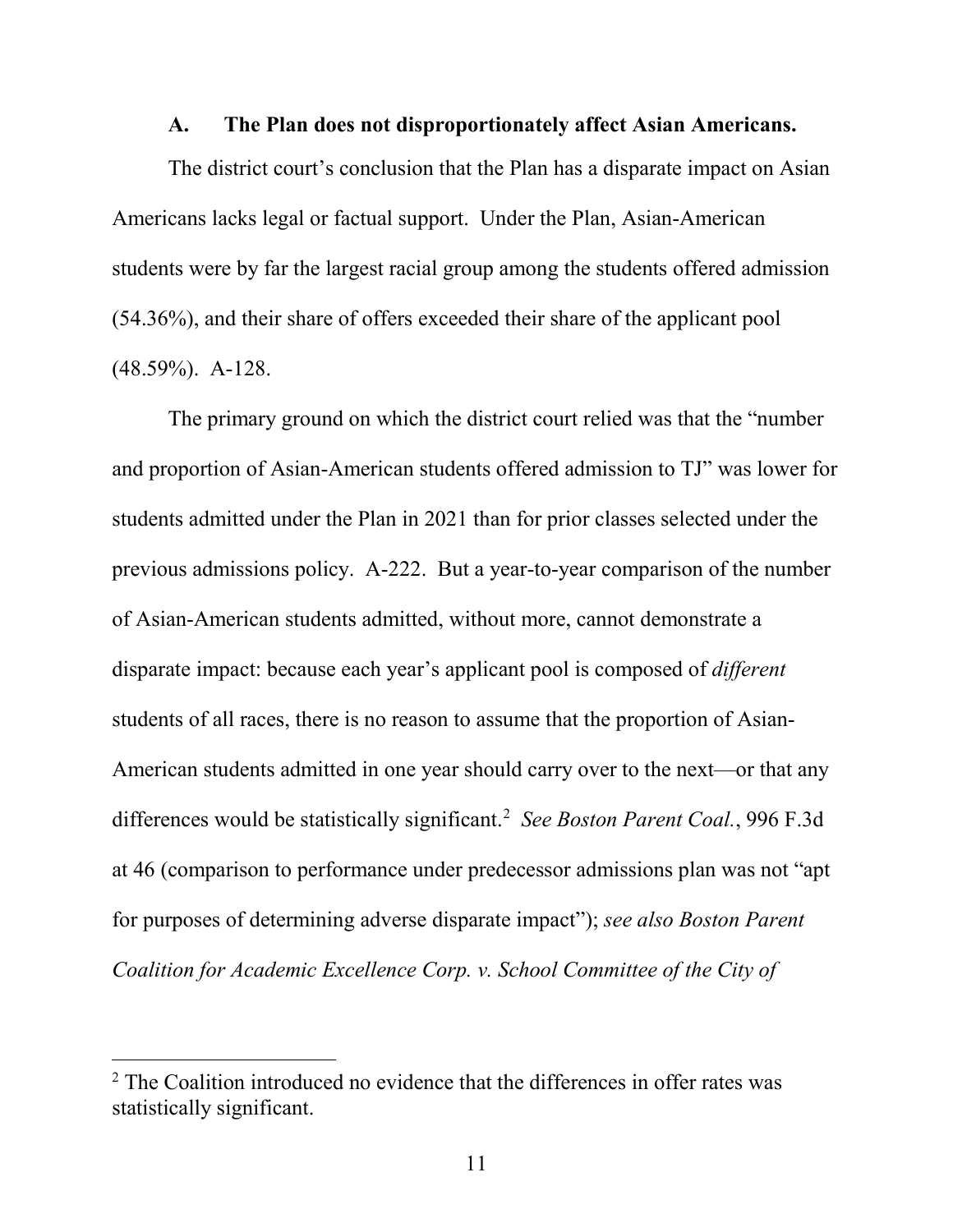*Boston*, No. 21-cv-10330, 2021 WL 4489840, at \*15 (D. Mass. Oct. 1, 2021) (where a racial group is highly represented, "nearly any changes to the admissions process will likely result in some reduction, if only from the law of averages"). Indeed, the decision on which the district court relied for its year-to-year comparison rejects just such a comparison. *N. Carolina State Conf. of NAACP v. McCrory*, 831 F.3d 204, 232 (4th Cir. 2016) (election-to-election comparison of African-American voter turnout was not probative because of differences in voting populations across elections). Even worse, the district court ignored the fact that Asian-American applicants comprised a smaller proportion of total applicants in 2021 (48.59%) than in 2020 (56.08%)—something that could have contributed to the decrease in Asian-American admitted students in 2021 for reasons unrelated to the Plan.

The district court's second basis for finding disparate impact is even weaker than the first. The court fastened upon the Plan's allocation of seats in the entering class "for students at each middle school amounting to 1.5% of the school's eighthgrade class." A-223. Under that system, "[t]he highest-evaluated students at each school . . . gain admission to TJ," which means that *all students*, regardless of race, compete against other eligible applicants for the allocated seats at their middle school. A-223*.* Citing no supporting evidence, the district court concluded that this race-neutral allocation system "disproportionately force[s]" Asian-American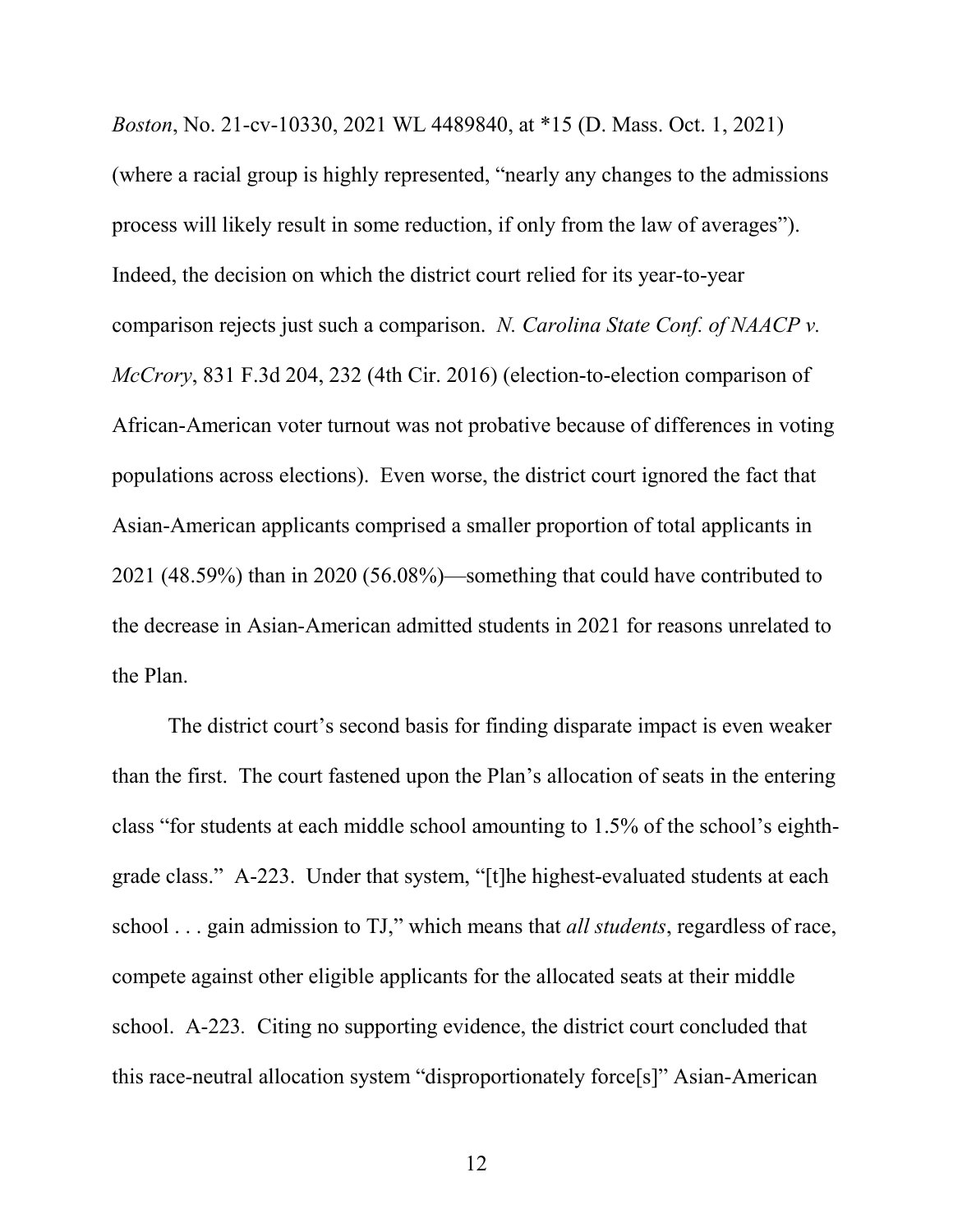students to compete against one another for the allocated seats at each school. A-223. That makes no sense. While Asian-American students had an above average representation at two middle schools, and thus may have primarily competed against each other at those schools, each racial group has a similarly above-average representation in at least two other participating schools in Fairfax County. A198– 203. Thus, members of each racial group—not just Asian Americans—had to compete against more members of their racial group at certain schools.

Finally, the district court concluded that the holistic review for the remaining 100 unallocated seats also disadvantages Asian Americans. The court reasoned that the historical underrepresentation factor disadvantaged students at schools that traditionally were overrepresented at TJ, two of which had high Asian-American enrollment. But only seven of the eighty-eight unallocated offers made went to students at schools designated as historically underrepresented—meaning that the underrepresented-school consideration had little, if any, impact. More broadly, Asian Americans accounted for the highest or second highest percentage of applicants *and* offers of admission for each of the four experience factors assessed during the holistic review as part of the 2021 admissions cycle, including the underrepresented-schools factor. *See* A-196. The district court's assertion that the underrepresented-school consideration disadvantaged Asian-American applicants thus lacks any record support.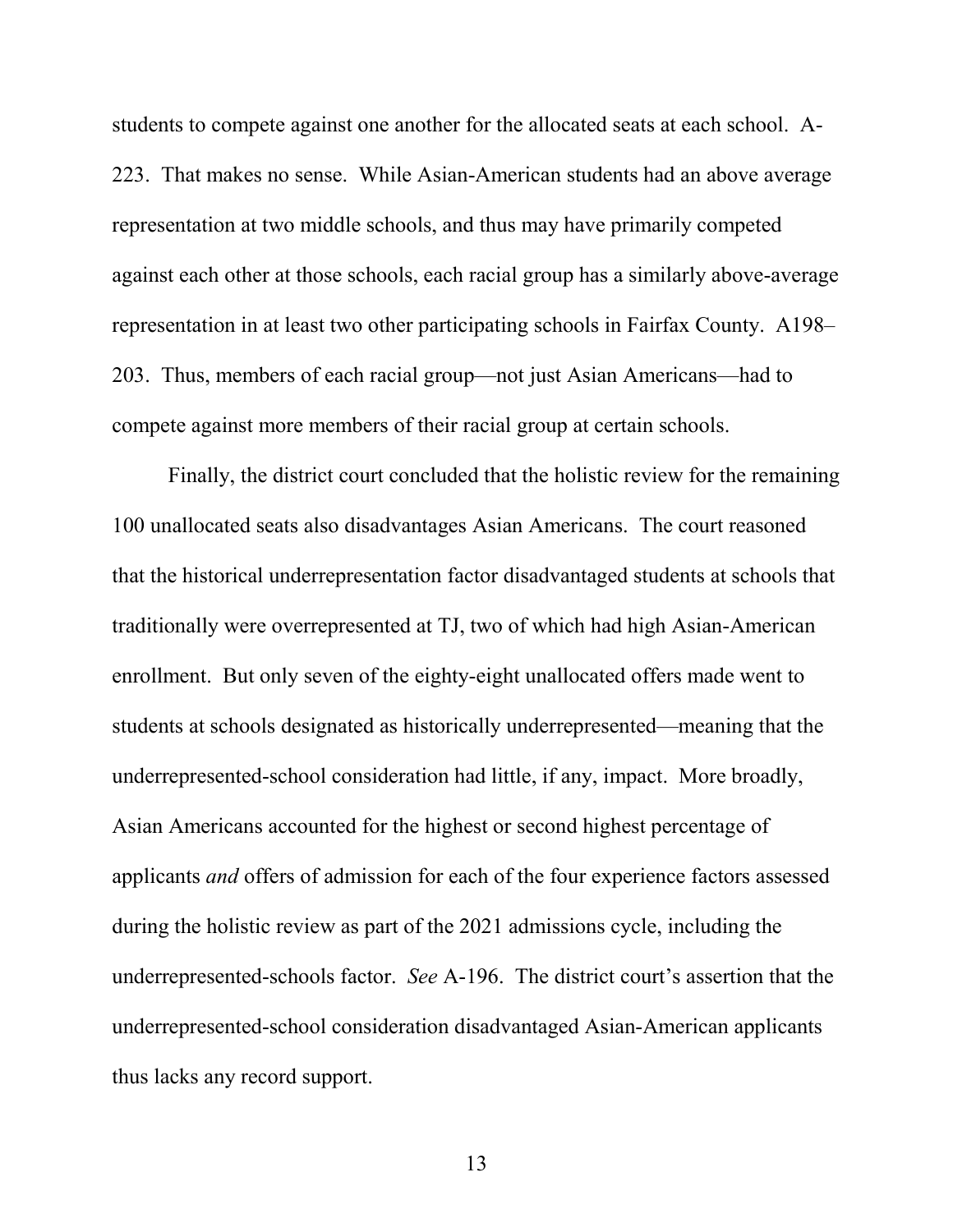#### **B. The Plan does not reflect an invidious discriminatory purpose.**

<span id="page-19-0"></span>The district court's conclusion that the Plan was adopted for an impermissible "racial purpose" is also baseless. The court held that the Board acted with invidious intent because "the Board's policy was designed to increase Black and Hispanic enrollment, which would, by necessity, decrease the representation of Asian-Americans at TJ." A-235–236. In other words, the court found that the Board acted with invidious intent simply because it was foreseeable that the Plan could decrease Asian-American admissions. That is legal error—and is sufficient in itself to demonstrate that the Board is likely to succeed on appeal.

When a challenged measure is facially race-neutral—as the Plan is—the plaintiff must demonstrate that the decisionmaker "selected or reaffirmed a particular course of action at least in part *because of*, not merely in spite of, its *adverse* effects upon an identifiable group." *Personnel Adm'r of Mass. v. Feeney*, 442 U.S. 256, 279 (1979) (emphasis added; internal quotation marks omitted). "Discriminatory purpose" "implies more than intent as volition or intent as awareness of consequences." *Id*. Thus, even where the challenged policy has a foreseeable disparate impact on a particular group, the decisionmaker's awareness of that impact does not establish discriminatory purpose. *Id*. Rather, the decisionmaker must act with "invidious discriminatory purpose"—that is, with a *desire* to inflict the adverse consequences on the disadvantaged group. *Arlington*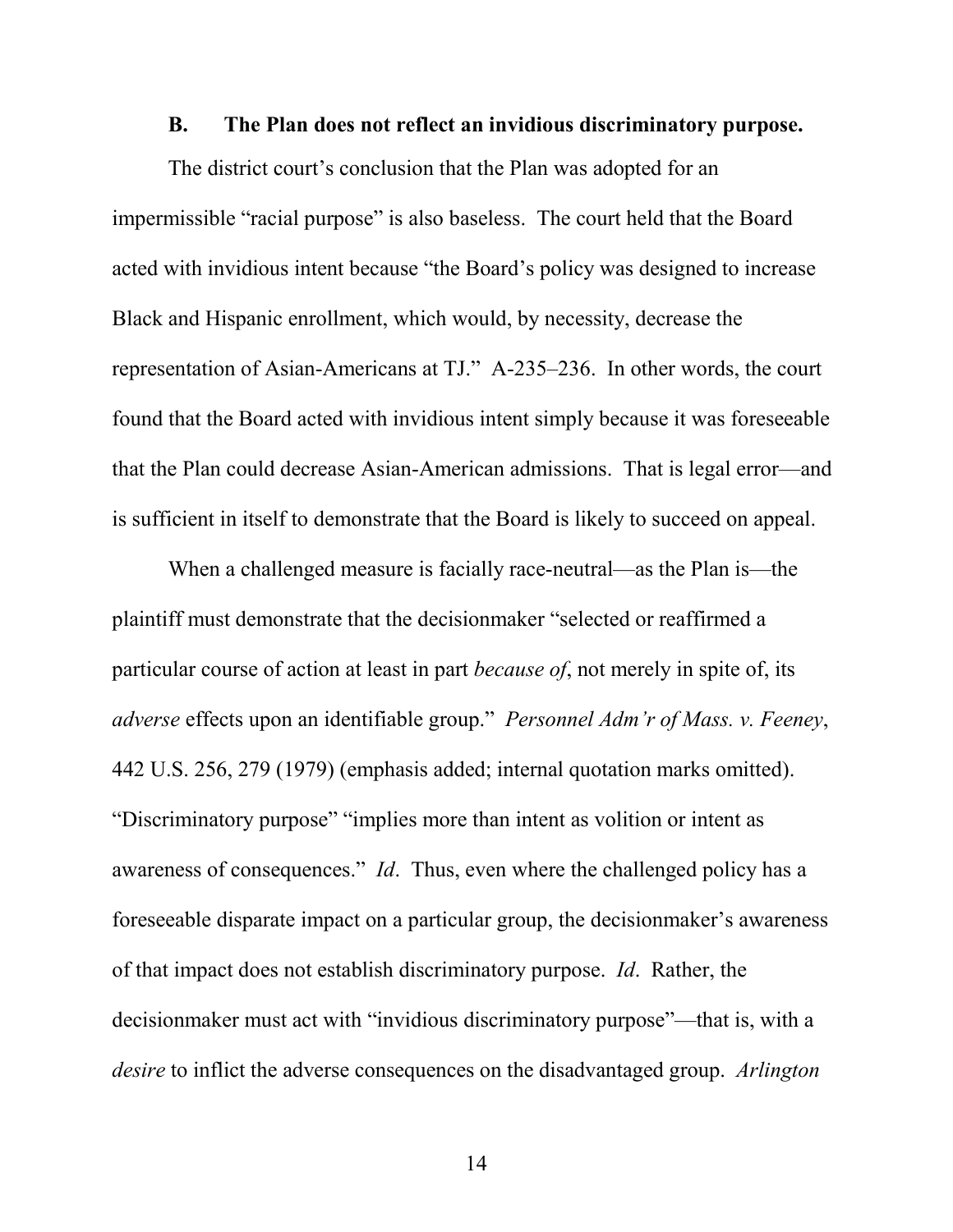*Heights*, 429 U.S. at 266; *Sylvia Dev. Corp. v. Calvert Cnty., Md*., 48 F.3d 810, 819 (4th Cir. 1995); *accord Feeney*, 442 U.S. at 279.

That requirement of discriminatory animus is no doubt why the Supreme Court and the lower courts have long emphasized that increasing minority participation is a legitimate (and, indeed, laudable) interest that justifies raceneutral measures and does not trigger strict scrutiny—even when such measures have a foreseeable disparate impact on particular groups. *See* pp. 3–5, *supra*; *Croson*, 488 U.S. at 507; *see also Parents Involved*, 551 U.S. at 788–89 (Kennedy, J., concurring in part and concurring in judgment); *Rothe Dev*., 836 F.3d at 72 ("Mere foreseeability of racially disparate impact, without invidious purpose, does not trigger strict constitutional scrutiny.").

The district court did not identify anything in the record that comes close to establishing that the Board acted out of an invidious intent to disadvantage Asian Americans. Instead, the court pointed to statements by some Board members expressing dissatisfaction with the fact that under the previous admissions plan, the "number of Black students admitted was too small to be reported," and expressing the view that "TJ should reflect the diversity of FCPS, the community and Northern Virginia." A-233. A general desire to increase representation of underrepresented groups cannot constitute invidious discrimination against Asian Americans under *Feeney* and *Arlington Heights*. Indeed, every court of appeals to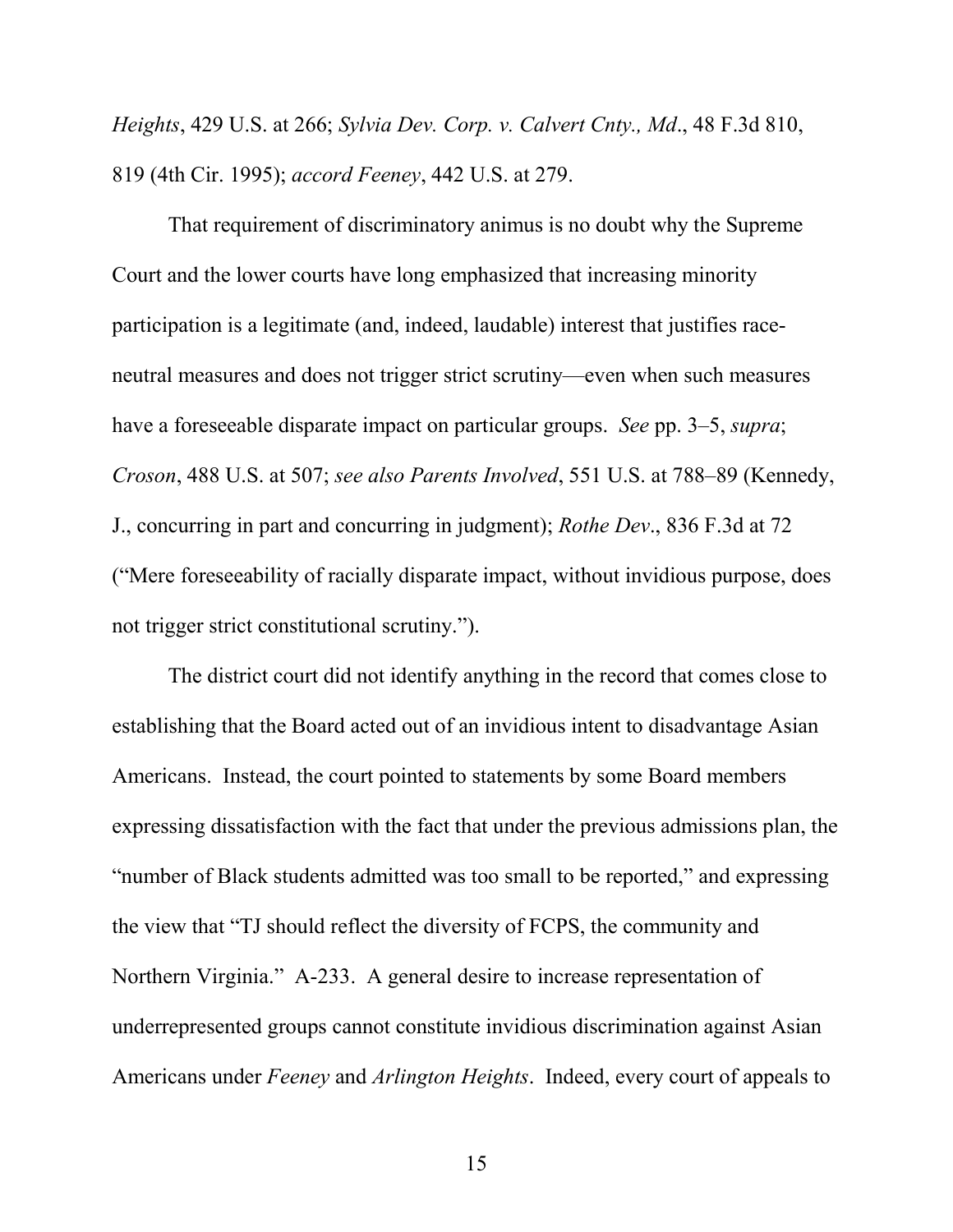consider reasoning like the district court's has resoundingly rejected it as a "contort[ion]" of Equal Protection doctrine. *See, e.g., Boston Parent Coal*., 996 F.3d at 48 (that reasoning "would pretty much mean that any attempt to use neutral criteria to enhance diversity—not just measures aimed at achieving a particular racial balance—would be subject to strict scrutiny"); *Rothe Dev*., 836 F.3d at 72; *Spurlock*, 716 F.3d at 395.

There is likewise no merit to the district court's attempts to characterize the Board members' statements as reflecting an impermissible desire to "bring about racial balance." A-235. Racial balancing is the practice of defining sought-after diversity as "some specified percentage of a particular group merely because of its race or ethnic origin." *Fisher*, 570 U.S. at 311 (citation omitted). Here, however, *every* statement identified by the district court merely expressed the hope that taking into account race-neutral factors such as geography and socioeconomic status would "result in greater diversity in the demographics," "increas[e] diversity," or move "towards greater equity." A-234–235. Seeking to improve *diversity*—including geographic, socioeconomic, and racial diversity—is not the same as pursuing *racial balancing*, and the Supreme Court has repeatedly reaffirmed that the former goal may be pursued through race-neutral methods. *See Grutter*, 539 U.S. at 319. Furthermore, had the Board's objective been racial balancing, it would not have adopted a multistep Plan that is race-*blind* at every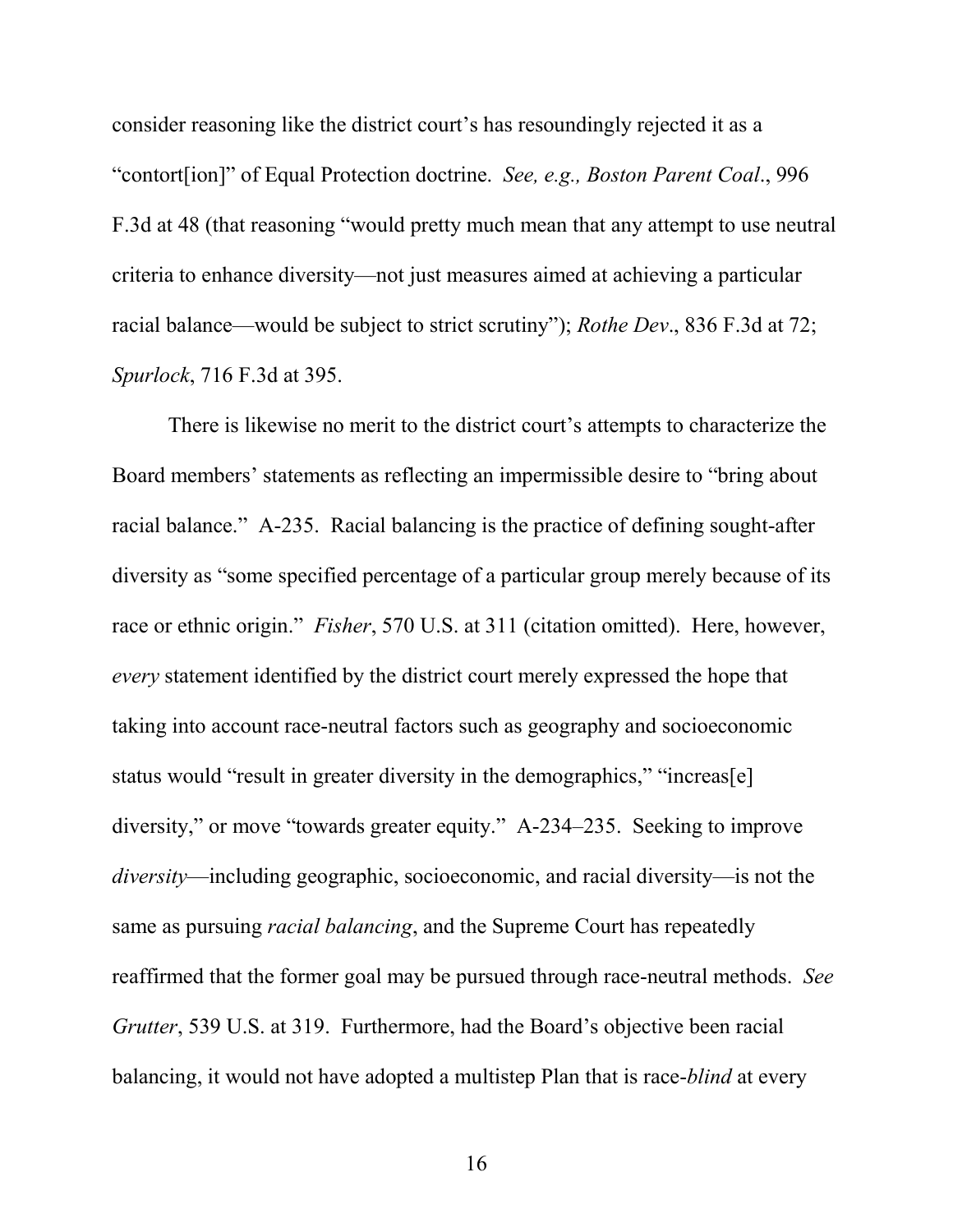step, whose demographic impact was never forecasted, A-126, and whose holistic analysis is so nuanced that even the Coalition admitted that its demographic consequences were "difficult" to predict. A-094.

The district court also held that the purportedly "rushed and shoddy" process of adopting the Plan supported an inference that the Board acted with invidious intent. That rationale does not withstand scrutiny. The district court itself acknowledged that the "Board does not appear to have broken any procedural rules." A-227. The court thus relied heavily on some individual Board members' concerns that the process was moving too quickly in October 2020—but the Board did not adopt a new admissions plan until December, after an additional *ten weeks* of deliberation, robust community feedback, and several lengthy public meetings and debates. A-123–125. And while the court complained that the 1.5% plan was not publicly revealed until shortly before it was adopted, Virginia law did not obligate the Board to obtain advance public input. Va. Code Ann. § 22.1-79(8).

More importantly, the court's analysis misses the point: under *Arlington Heights*, "[d]epartures from the normal procedural sequence" are relevant only to the extent that they "might afford evidence that improper purposes are playing a role." 429 U.S. at 267. The district court cited nothing indicating that these purported procedural failings reflected invidious animus towards Asian Americans, or concealment of such intent. To the contrary, it is undisputed that the Board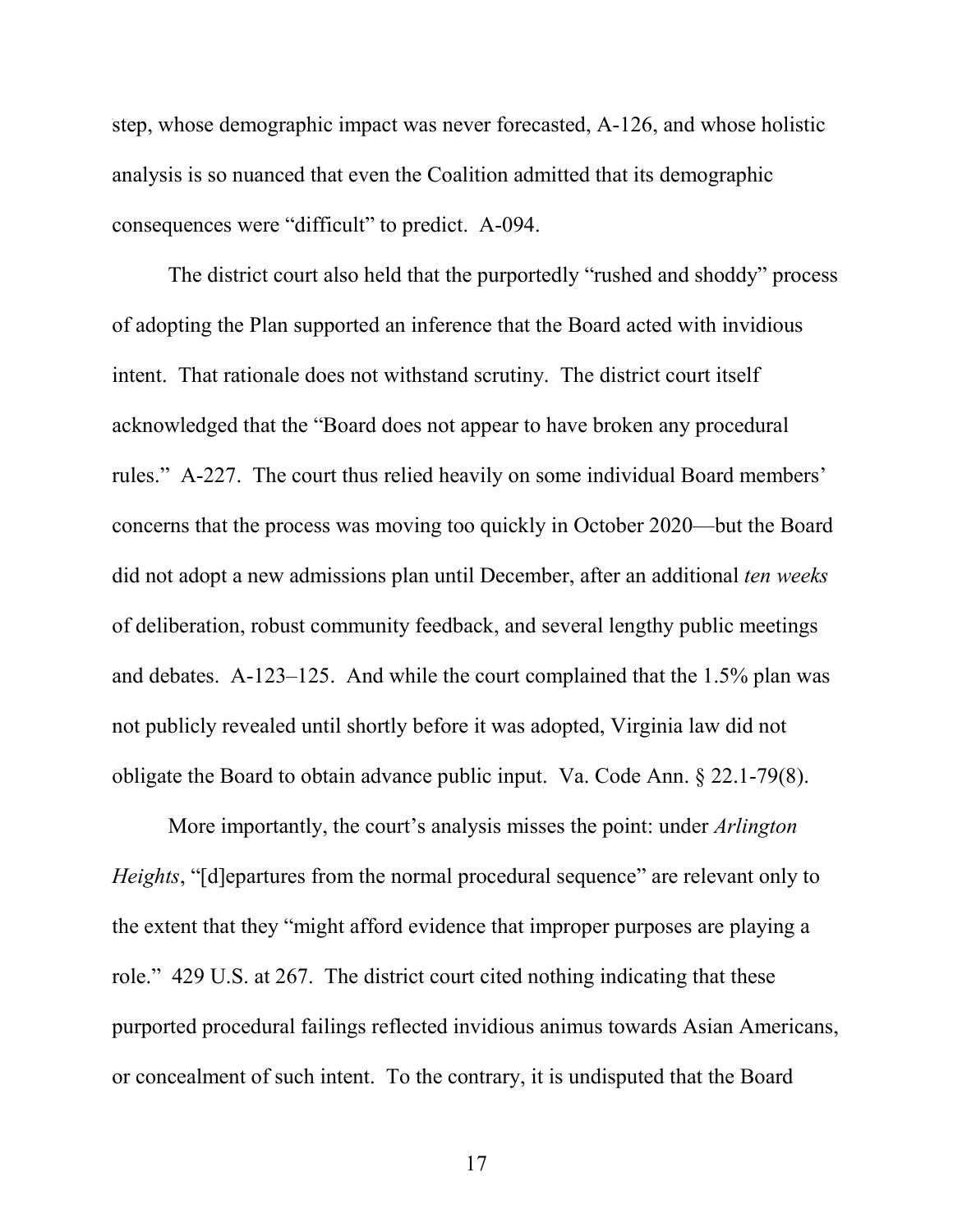adopted a mandate during the December vote that "the admission process must use only race-neutral methods that do not seek to achieve any specific racial or ethnic mix, balance, or targets." A-126.

\* \* \*

The district court was able to strike down the Plan only by distorting beyond recognition the legal framework governing race-neutral policies. The Board has shown a substantial likelihood of success on the merits of its appeal.

### <span id="page-23-0"></span>**II. The School Board Will Suffer Irreparable Harm Absent a Stay.**

The district court's injunction requires the Board to abandon the current admissions process, pursuant to which 2,540 students have applied for admission and await imminent admissions decisions; design a new admissions policy from the ground up in a matter of weeks; and require current applicants immediately to comply with that policy. The Board unquestionably "will suffer irreparable injury if [a] stay is denied." *Long*, 432 F.2d at 979.

Reverting to the Board's pre-Plan admissions policy is not an option. Before the Plan, applicants were evaluated on three different tests: the ACT Aspire Reading, the ACT Aspire Science, and the Quant-Q. A-211. Applicants were required to achieve certain minimum scores in order to advance for further evaluation. A-247. Today, the two ACT tests used are no longer commercially available, and the vendor has not provided comparable substitutes. A-246.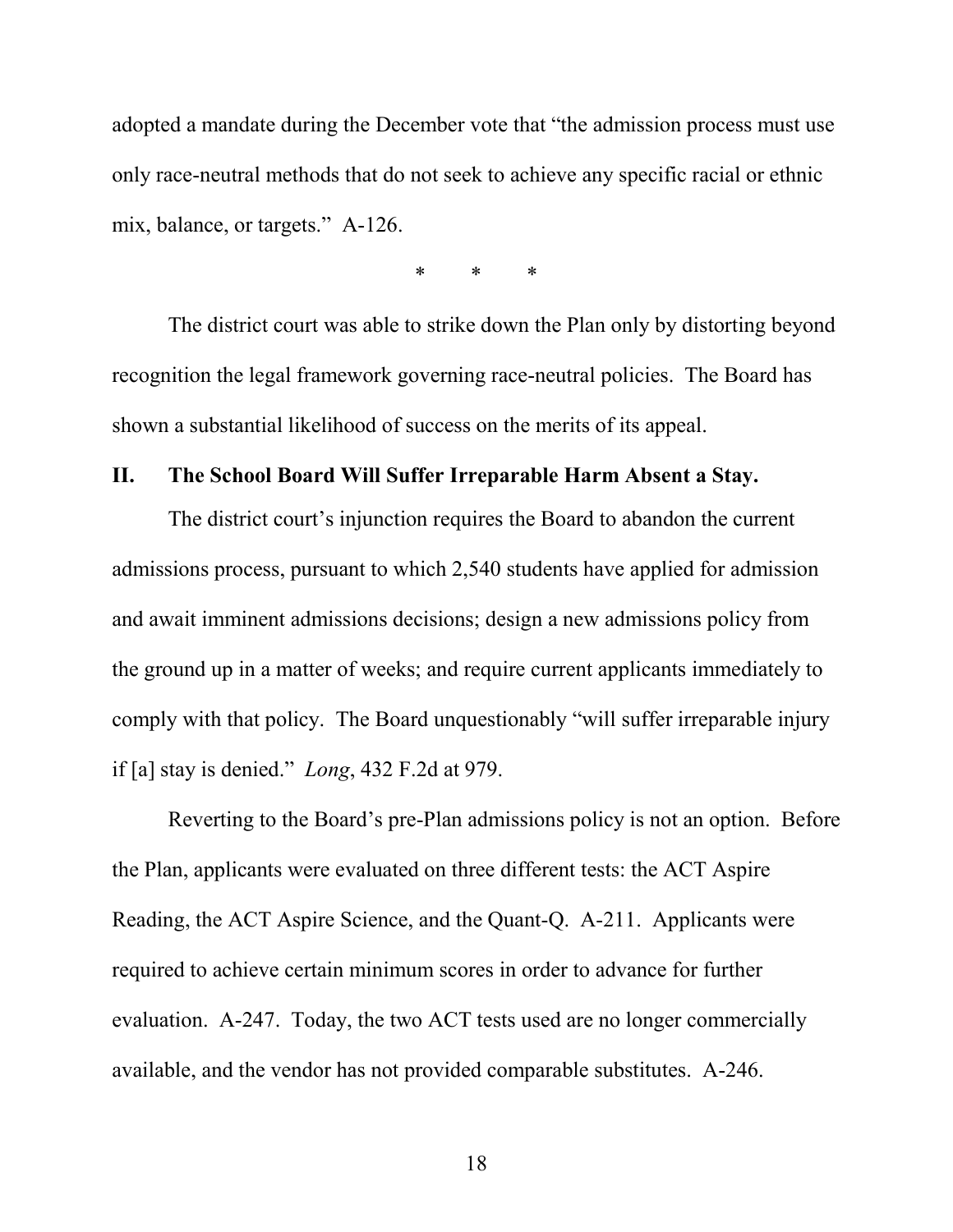Without a stay, the Board must create a new policy—and it must do so immediately. Pursuant to school regulation, the 2,540 students who have completed the application process expect to receive decisions next month—"no later than April" 2022. A-246; A-269.

The adverse consequences of creating a new admissions policy are exceptional. To begin with, the district court's reasoning—especially its conclusions concerning disparate impact vis-à-vis previous years' admitted-student demographics—is so unbounded that the Board faces continuing uncertainty about what policies *would* comply with the Equal Protection Clause in the district court's view. *See* Order Granting Stay at 5, *Hopwood v. Texas*, No. 94-50569, (5th Cir. Apr. 19, 1996) (granting a stay pending certiorari and noting the "continuing uncertainty and confusion [that the University of Texas Law School] faces while attempting to conduct an admissions program that is not in conflict with applicable case law").

Moreover, forcing the 2,540 students who have completed the existing admissions process to start over using a new process would cause them and their families hardship and uncertainty. In light of the compressed timetable, the Board will be unable to solicit feedback from community stakeholders before adopting the new policy. The current Plan was adopted after three months of public debate, meetings, and work sessions, which resulted in significant modifications from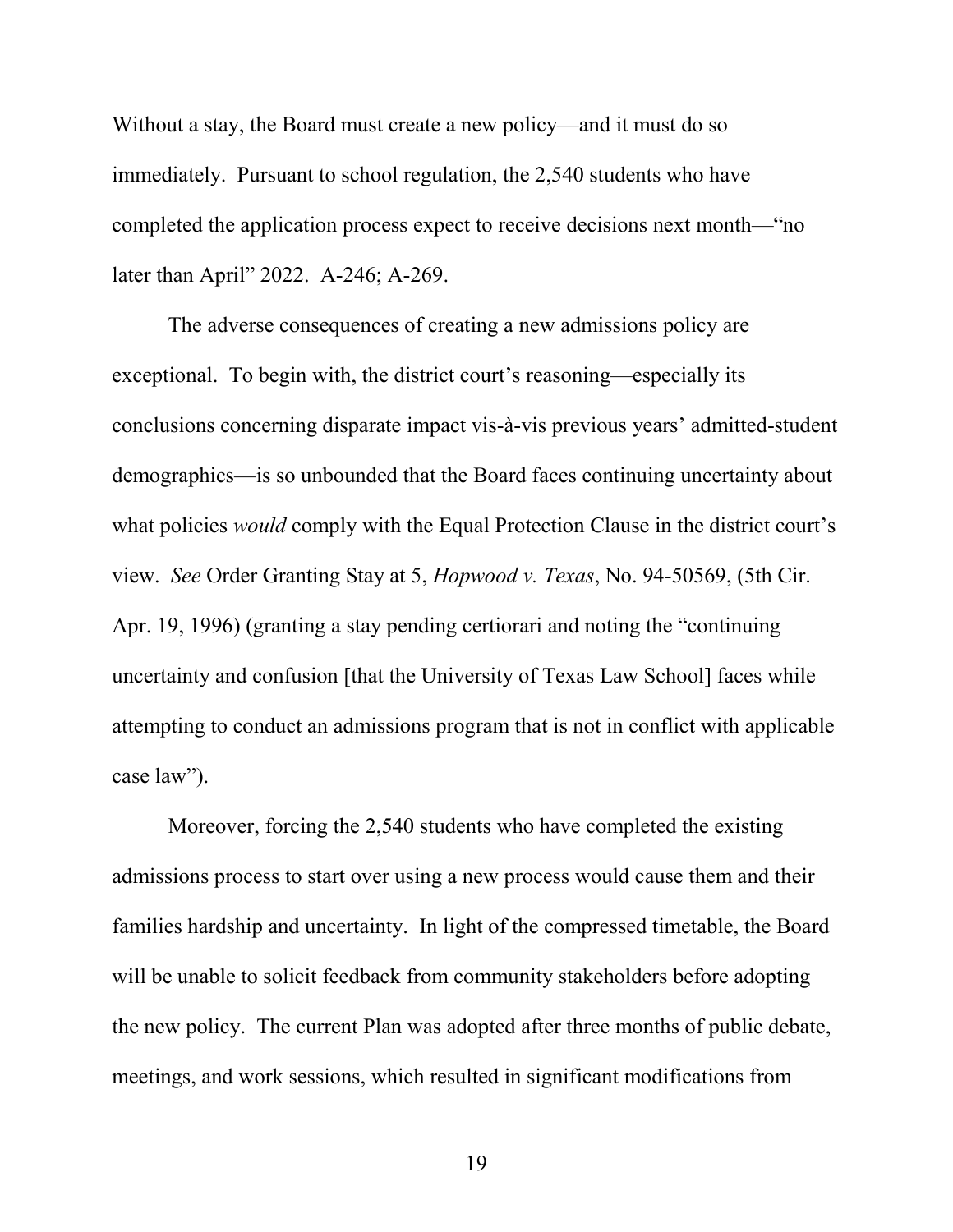initial proposals. A-248, A-227. But the Board will have only limited opportunities to consider community input if it must put a new policy in place in time to select the entering Class of 2026. Nor will there be any time to educate the community about the new policy before applying it to students. The current timetable does not permit the informational sessions and other forms of community outreach ordinarily provided to families with prospective applicants. A-248. If the Board is forced to hurriedly adopt a new policy with little or no community input, its credibility and reputation in the community will be irreparably damaged.

Delaying final admissions decisions will also irreparably harm TJ's ability to compete for applicants. Many TJ applicants also apply to other selective schools and programs, which typically set deadlines in late Spring for enrollment in the following school year. A-248. Such competitive harms are irreparable and justify stay relief. *See Grutter v. Bollinger*, 247 F.3d 631, 633 (6th Cir. 2001). [3](#page-25-0)

Finally, because the Board is unlikely to recover what it spends to develop a new policy, even in the event of a favorable ruling, those costs constitute irreparable harm. *See Iowa v. Utils. Bd. v. FCC*, 109 F.3d 418, 426 (8th Cir.

<span id="page-25-0"></span><sup>&</sup>lt;sup>3</sup> For the Class of 2025, admissions decisions were not announced until late June 2021. *This* year, however, applicants have been told to expect decisions by late April, and delay will undermine those expectations, cause community confusion, and damage the Board's credibility. In all events, the injunction would force the Board to design, implement, and apply a new policy to students in an unreasonably compressed period—and with no guidance from the court about what policies it might view as permissible. *See supra* p.19.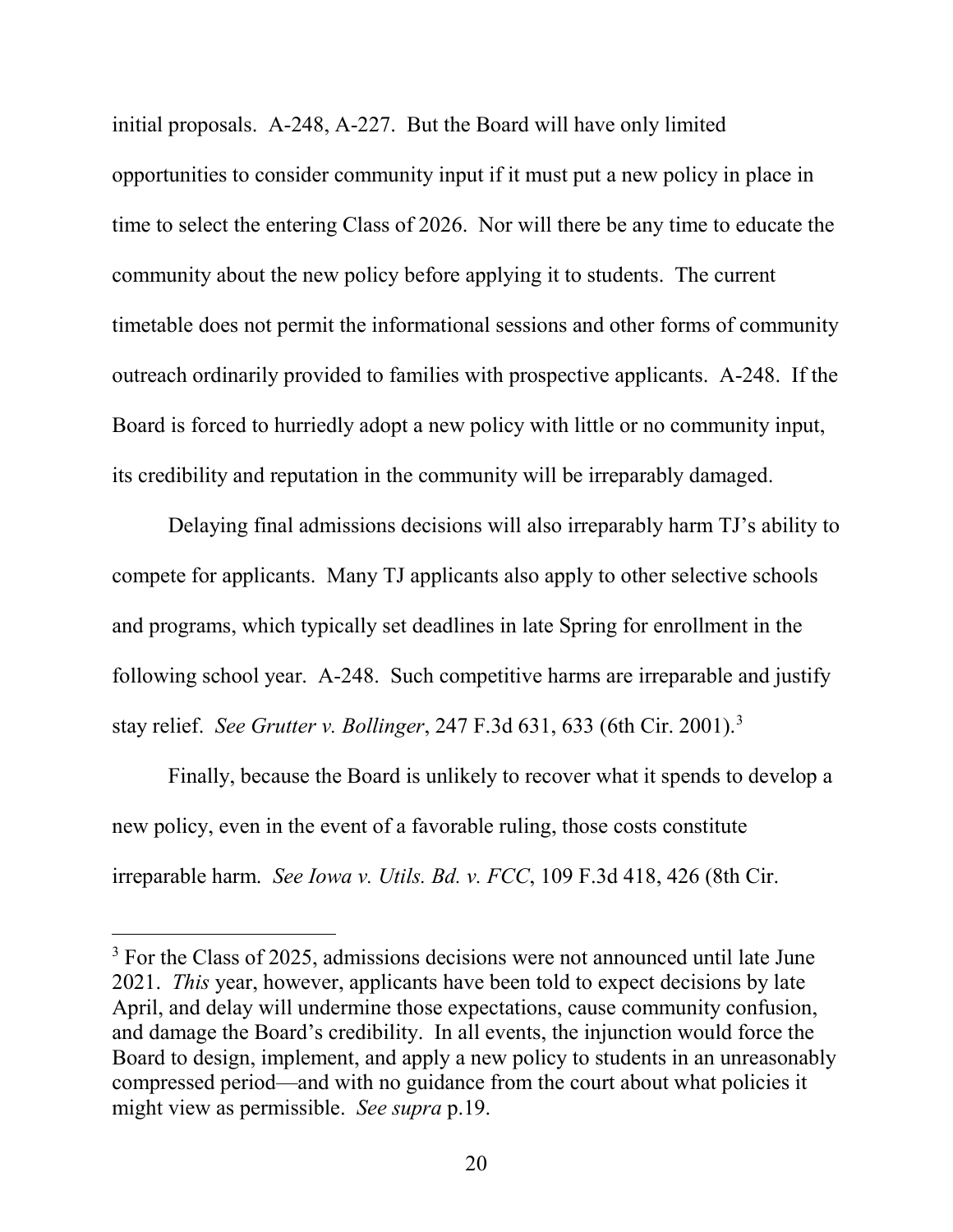1996); *accord O'Brien v. Appomattox Cnty.*, 71 F. App'x 176, 178–79 (4th Cir. 2003) (affirming injunction premised on economic losses that were potentially unrecoverable through litigation).

The Coalition's contention below that the Board could have avoided these harms by designing a backup admissions policy is meritless. The district court's ruling broke new legal ground. No appellate court has *ever* invalidated a raceneutral policy adopted to promote diversity, and the Supreme Court has repeatedly reaffirmed that such measures are constitutional. There is no reasonable argument that the Board must abandon its current admissions process midstream and expend resources on developing a contingency plan in response to a district court ruling that provides no guiding principles for a new policy and that will likely be overturned on appeal—with the result that the Board would have "expended its limited manpower and monetary resources for naught." *United Ass'n of Journeymen and Apprentices of the Plumbing and Pipefitting Industry, AFL-CIO v. Barr*, No. 90-cv-2342, 1991 WL 241890, at \*2 (D.D.C. Oct. 29, 1991).

#### <span id="page-26-0"></span>**III. A Stay Will Not Substantially Harm the Coalition.**

A stay will not "substantially injure" the Coalition or any of its members. *Nken*, 556 U.S. at 426 (citation omitted). The Coalition has identified only two children of its members who have applied to TJ this year—and they may yet be admitted under the Plan. A-106. Such speculative harms cannot outweigh the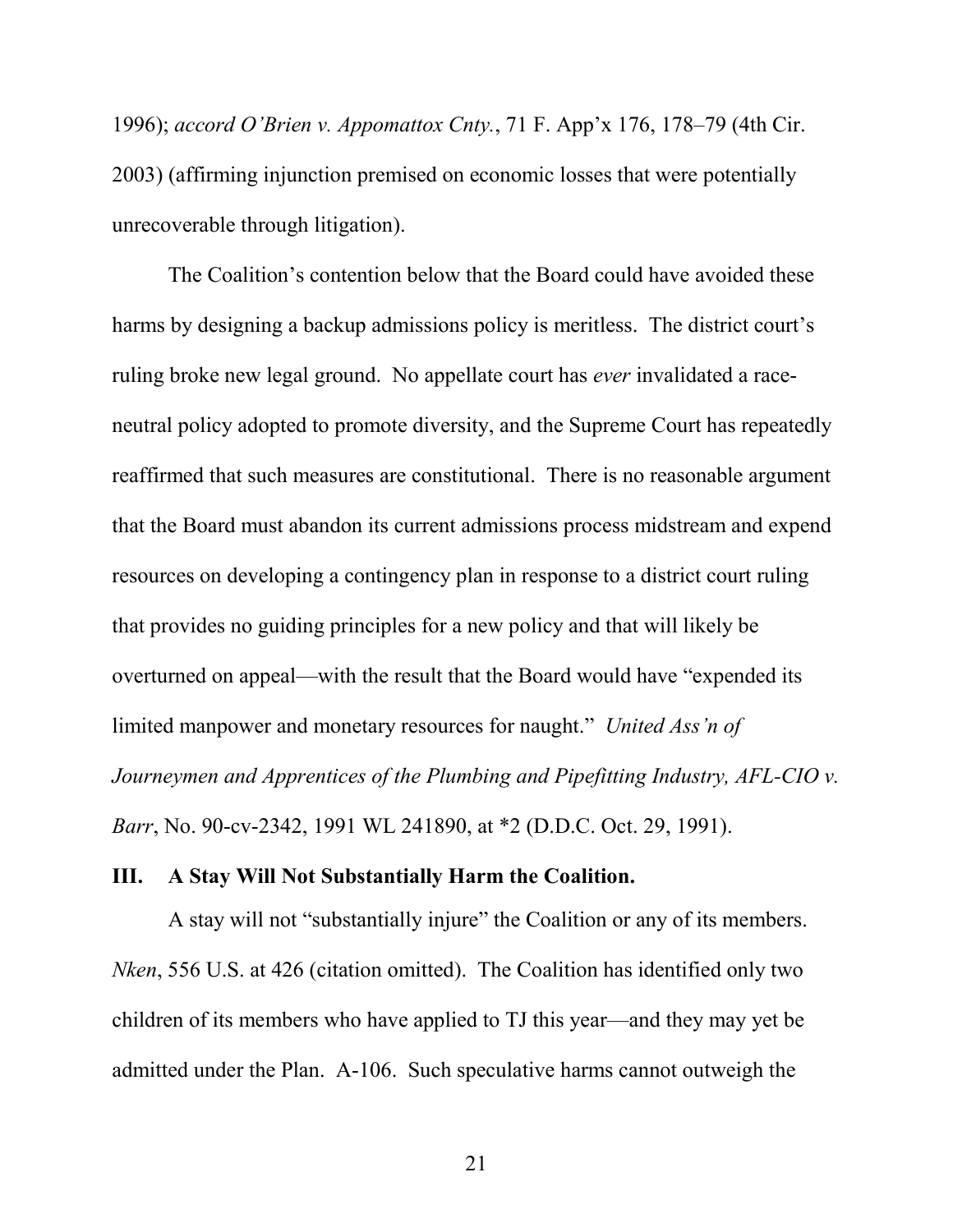Board's likelihood of success and the irreparable harm arising from the severe disruption that would result if the injunction is not stayed. *Nken*, 556 U.S. at 426.

Although the Coalition has asserted that being required to seek admission under the Plan constitutes "irreparable harm" to its members, the courts have decisively rejected that reasoning. In the analogous context of elections rules, for example, the Supreme Court has held that the state's interest in avoiding the burdens and disruptions of altering election rules midstream outweighs any harm to the plaintiffs from being subject to unconstitutional or otherwise illegal elections rules. *Williams v. Rhodes*, 393 U.S. 23, 35 (1968) (declining to grant affirmative injunctive relief to candidates unconstitutionally excluded from ballot because it would be "extremely difficult" to reprint ballots); *Veasey v. Perry*, 769 F.3d 890 (5th Cir. 2014) (granting stay pending appeal of final order enjoining racially discriminatory voter ID law because election was imminent); *Veasey v. Perry*, 574 U.S. 951 (2014) (declining to vacate stay). So too here: the district court's injunction will cause the Board and TJ irreparable harm and throw thousands of families in the region into uncertainty. Those extraordinary harms far outweigh any harm to plaintiffs.

#### <span id="page-27-0"></span>**IV. The Public Interest Favors a Stay.**

For much the same reasons, the public interest would also not be served by scrapping the current admissions process so close to the end of the cycle,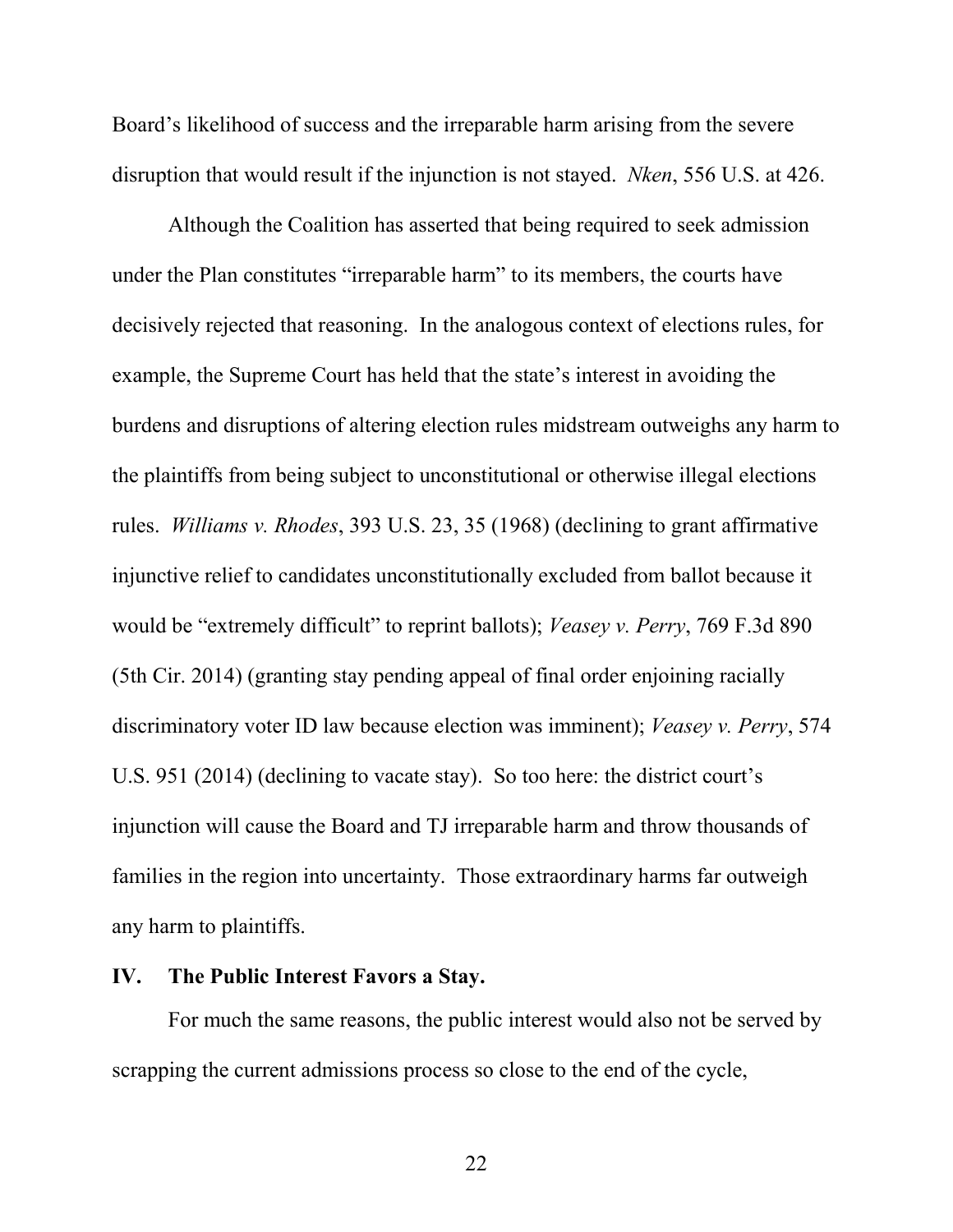scrambling to develop a new process, and conducting that new process—all in the space of a few short months. Allowing the district court's judgment to take effect, thereby delaying admissions decisions, would disrupt the expectations of many families whose children are midway through the admissions process. A-244–245, A-247.

Any replacement process is also likely to throw applicants' plans into disarray. Lowering the minimum GPA back to 3.0 or loosening the course requirements would introduce many more students into the admissions process. It would likewise be disruptive to add new testing or assessment elements without providing applicants time to prepare or comply. These unexpected changes to the admissions process will undoubtedly cause hardship and distress to students.

Compounding the confusion, TJ admissions staff would be far less able to provide students and parents with ongoing support, if a new admissions process suddenly had to be developed and undertaken. A-248. Staff instead would be occupied with crafting and implementing the new admissions process. The public interest clearly favors a stay.

#### **CONCLUSION**

<span id="page-28-0"></span>For these reasons, the School Board respectfully requests that the Court stay the judgment below pending the resolution of the Board's appeal.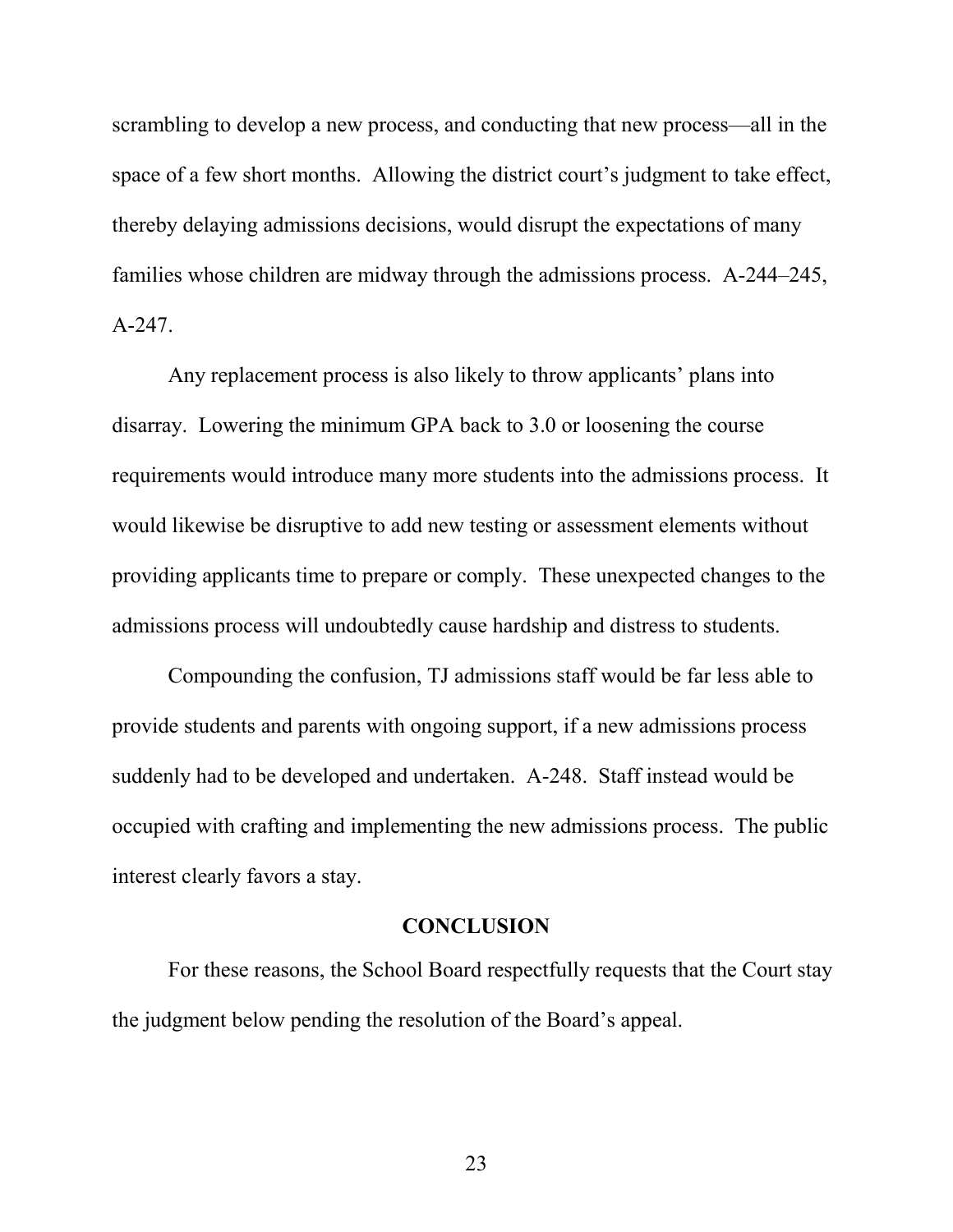Sona Rewari (VSB No. 47327) HUNTON ANDREWS KURTH LLP 2200 Pennsylvania Avenue, NW Washington, DC 20037 Telephone: (202) 955-1500

Trevor S. Cox (VSB No. 78396) HUNTON ANDREWS KURTH LLP 951 E. Byrd Street Richmond, VA 23219 Telephone: (804) 788-7221

By: /s/ Donald B. Verrilli, Jr. Donald B. Verrilli, Jr. Ginger D. Anders Xiaonan April Hu MUNGER, TOLLES & OLSON LLP 601 Massachusetts Avenue NW, Suite 500 E Washington, DC 20001 Telephone: (202) 220-1100

Mica L. Moore MUNGER, TOLLES & OLSON LLP 350 South Grand Avenue, 50th Floor Los Angeles, CA 90071 Telephone: (213) 683-9100

<span id="page-29-0"></span>*Counsel for Fairfax County School Board*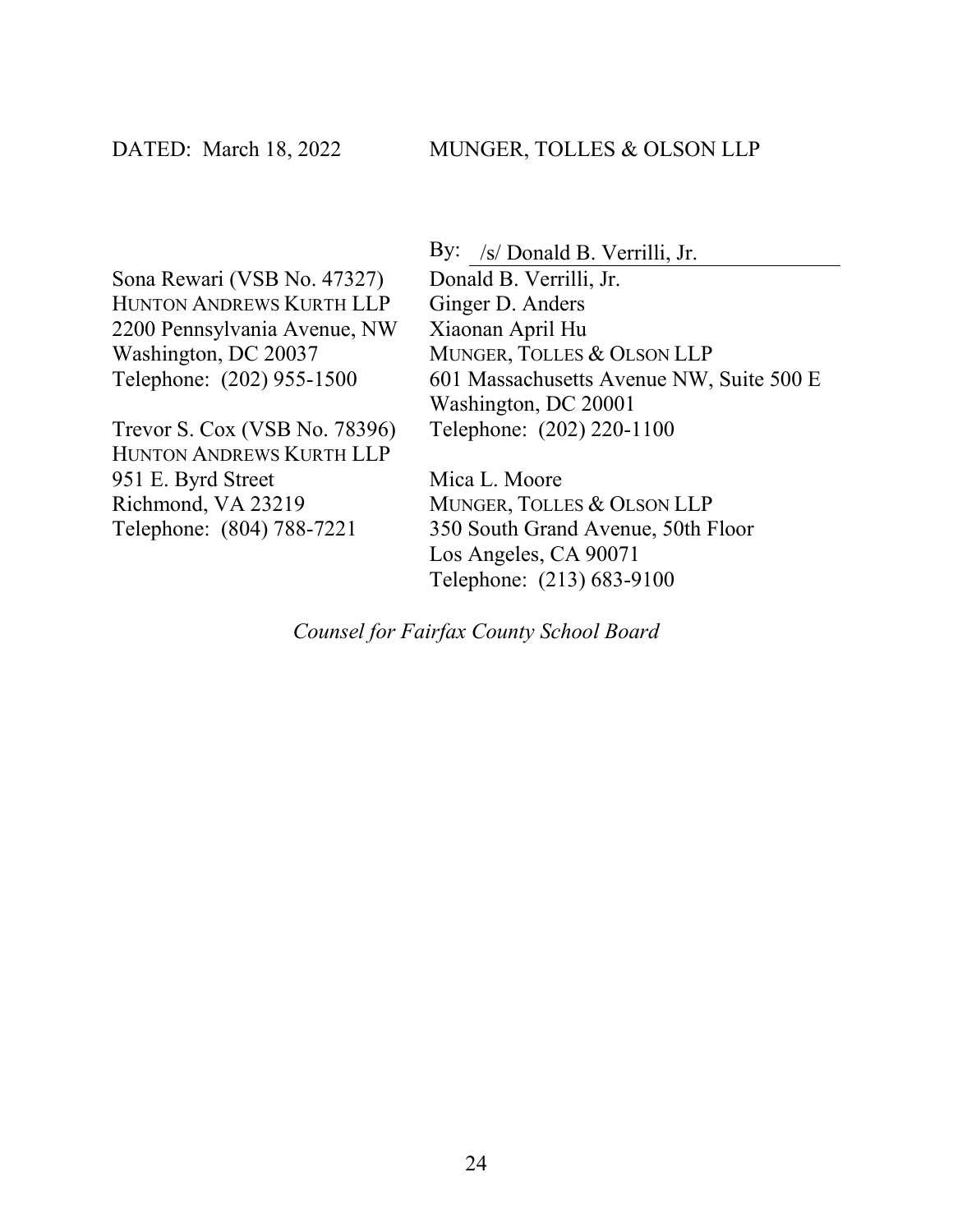# **CERTIFICATE OF COMPLIANCE**

Pursuant to Fed. R. App. P. 32 (a)(7)(C) and Circuit Rule 32-1, I certify that the attached motion is proportionally spaced, has a typeface of 14 points and contains 5172 words.

DATED: March 18, 2022 MUNGER, TOLLES & OLSON LLP

By:  $\frac{1}{s}$  /s/ Donald B. Verrilli, Jr. Donald B. Verrilli, Jr. *Counsel for Fairfax County School Board*